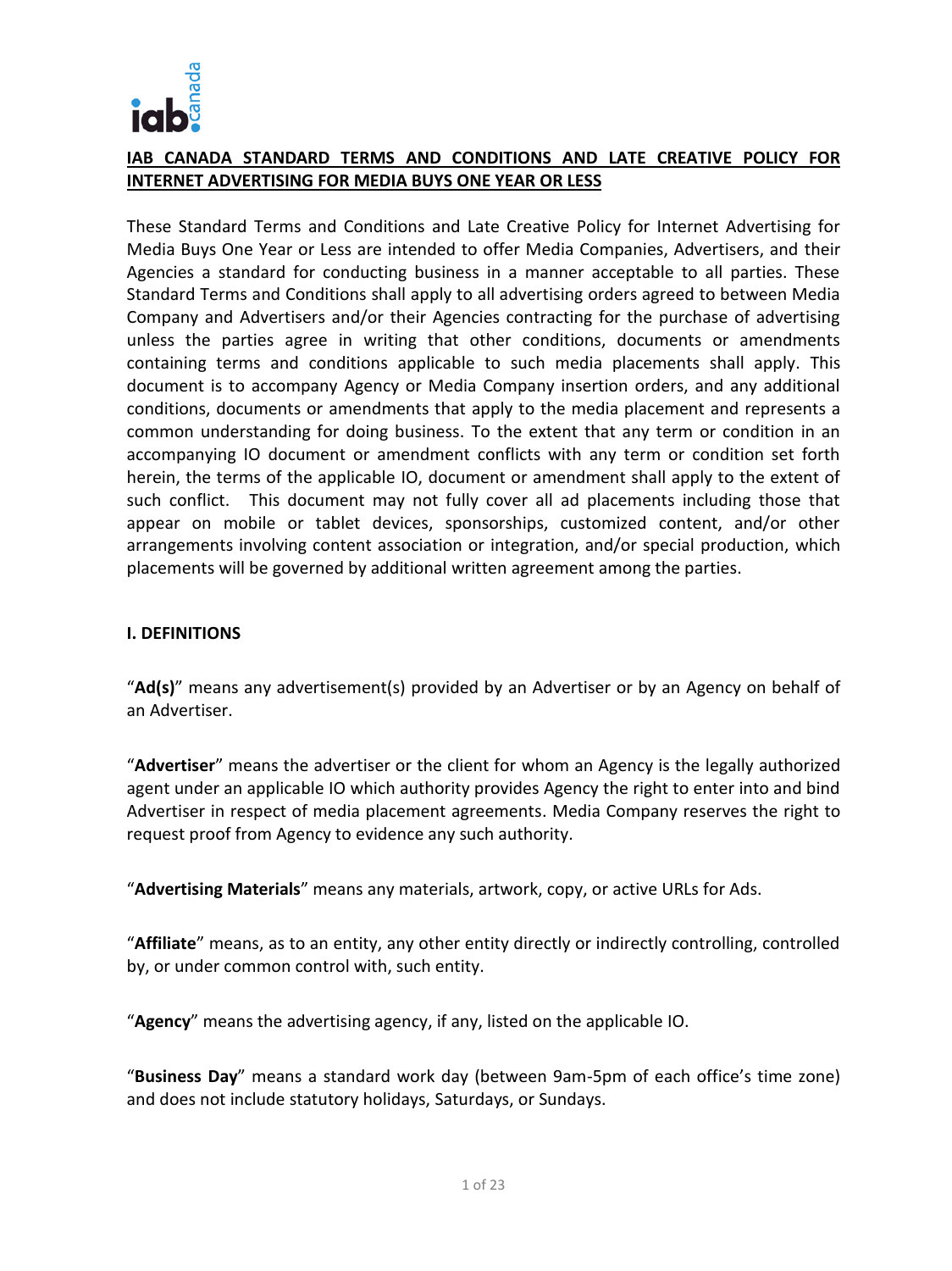

"**CPA Deliverables**" means Deliverables sold on a cost per acquisition basis (e.g. newsletter sign-up, contest entry, lead, etc.)

"**CPC Deliverables**" means Deliverables sold on a cost per click basis.

"**CPM Deliverables**" means Deliverables sold on a cost per thousand impression basis.

"**Deliverable**" or "**Deliverables**" means the inventory delivered by Media Company (e.g. impressions, clicks, or other desired actions).

"**IO**" means a mutually agreed insertion order that incorporates these Terms, under which Media Company will deliver Ads on Sites for the benefit of Agency and/or Advertiser.

"**Media Company**" means the publisher listed on the applicable IO.

"**Media Company Properties**" are websites (which may be specified on an IO) that are owned, operated, or controlled by Media Company.

"**Network Properties**" means websites specified on an IO that are not owned, operated, or controlled by Media Company, but on which Media Company has a contractual right to serve Ads.

"**Optimization Period**" is an agreed upon period of time/inventory where the Agency and/or Advertiser works with the Media Company, sharing information, in attempt to better campaign results. Optimization practices may include changing Ad sizes, Ad placements, creative mix, or any number of variables. The length of an optimization period can depend on the level of inventory being run, but is recommended at the first ~10-20% of booked inventory from launch.

"**Policies**" means advertising criteria or specifications made conspicuously available, including content limitations, technical specifications, privacy policies, user experience policies, policies regarding consistency with Media Company's public image, community standards regarding obscenity or indecency (taking into consideration the portion(s) of the Site on which the Ads are to appear), other editorial or advertising policies, and Advertising Materials due dates.

"**Representative**" means, as to an entity and/or its Affiliate(s), any director, officer, employee, consultant, contractor, agent, and/or attorney.

"**Rich Media**" means Ads with which users can interact (as opposed to solely animation). These Ads can be used either singularly or in combination with various technologies including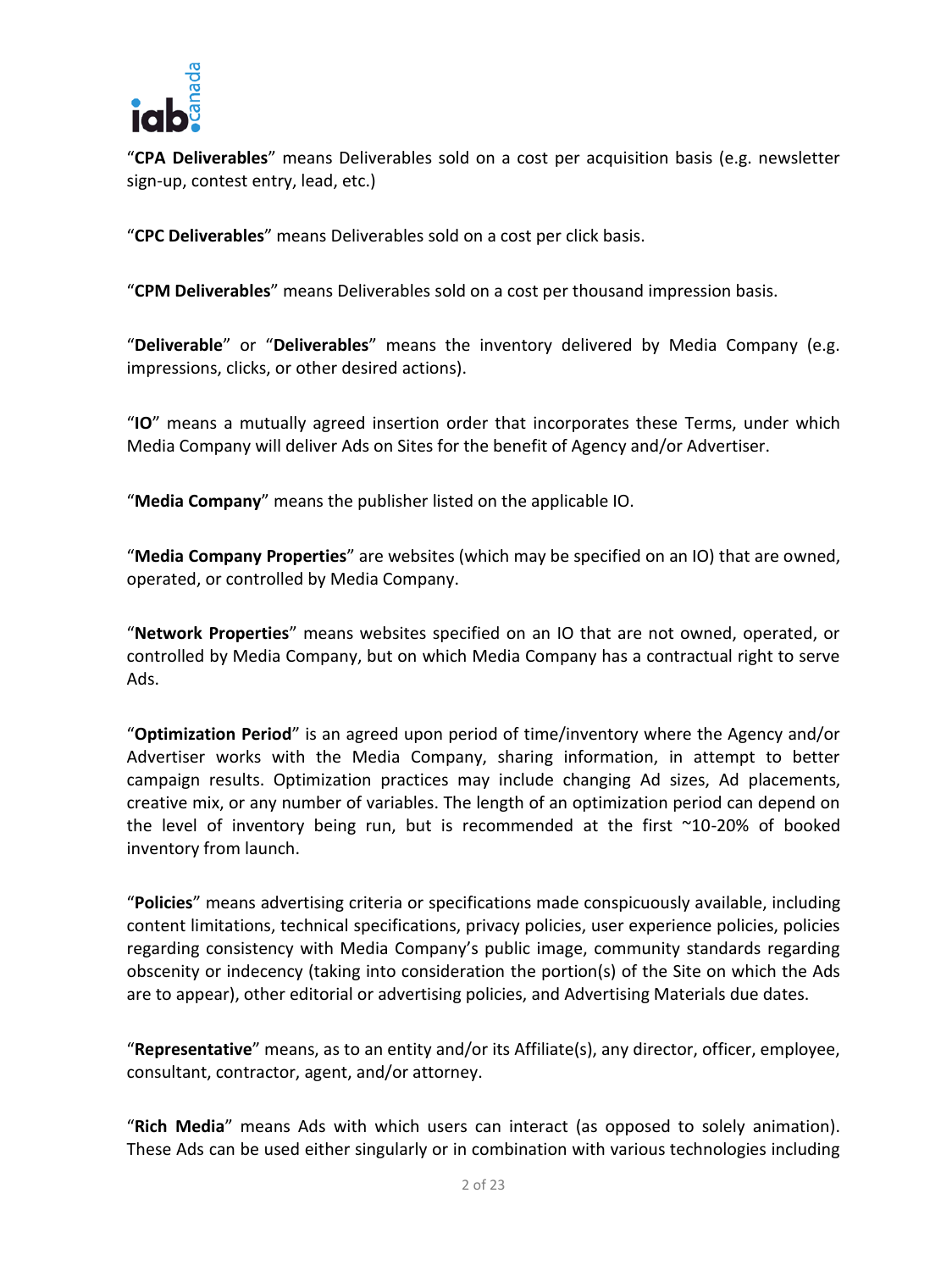

video, sound, or Flash, and with programming languages such as Java, JavaScript, DHTML, and HTML5. They can be shown in the form of banners, buttons, transitionals, and various over-the-page units such as floating Ads, page takeovers, and tear-backs, etc.

"**Rising Stars**" references several high profile Rich Media ad units that have achieved standardization. Examples of these ad units and their source codes can be found here: [http://www.iab.net/risingstars.](http://www.iab.net/risingstars)

"**Short Rates**" refers to the process whereby Media Company negotiates a rate with Agency based on a volume and/or spend commitment by Advertiser. If Advertiser fails to meet the agreed upon volume and/or spend commitment, Media Company has the right to retroactively apply a higher rate to the invoice in connection with such delivered inventory.

"**Site**" or "**Sites**" means Media Company Properties and Network Properties.

"**Terms**" means these Standard Terms and Conditions for Internet Advertising for Media Buys One Year or Less.

"**Third Party**" means an entity or person that is not a party to an IO; for purposes of clarity, Media Company, Agency, Advertiser, and any Affiliates or Representatives of the foregoing are not Third Parties.

"**Third Party Ad Server**" means a Third Party that serves and/or tracks Ads.

"**Video Ad-Serving Template (VAST)**" is a universal protocol for serving in-stream video ads, permitting ad servers to use a single ad response format across multiple compliant publishers/video players [\(http://www.iab.net/vsuite\)](http://www.iab.net/vsuite).

"**Video Player-Ad Interface Definition (VPAID)**" is a common communication protocol between ad units and video players that enables rich ad experiences and detailed event reporting back to Advertisers [\(http://www.iab.net/vsuite\)](http://www.iab.net/vsuite).

"**Video Multiple Ad Playlist (VMAP)**" is a protocol that allows content owners to describe where ad breaks should be placed in their content when they do not control the video player or the content distribution outlet [\(http://www.iab.net/vsuite\)](http://www.iab.net/vsuite).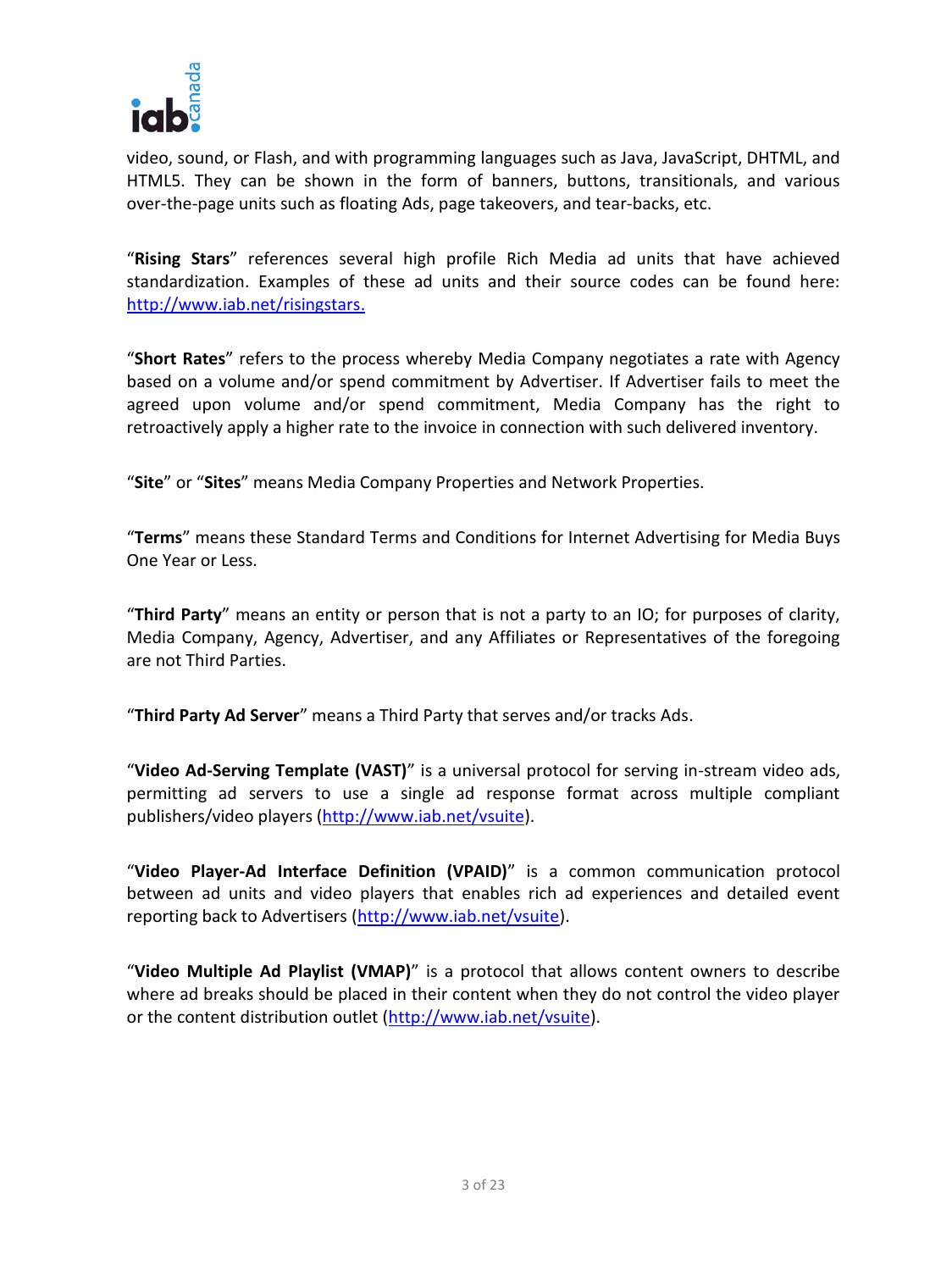

## **II. INSERTION ORDERS AND INVENTORY AVAILABILITY**

a. **IO Details**. From time to time, parties may negotiate one or more IO's under which a Media Company will deliver Ad(s) to Site(s) for the benefit of an Agency and/or Advertiser. An IO may either be submitted by Agency to Media Company, signed by Media Company and returned to Agency, or be submitted by Media Company, signed by Agency or Advertiser, as applicable, and returned to Media Company. In either case, an IO will be binding only if accepted as provided in Section II(b) below. Each IO shall specify:

- (a) the type(s) and amount(s) of Deliverables;
- (b) the price(s) for such Deliverables;
- (c) the maximum amount of money to be spent pursuant to the IO (if applicable),
- (d) the start and end dates of the campaign, and

(e) the identity & full disclosure of, contact information, and acknowledgment of measurement for any ad server that will serve and/or track Ads ("**Ad Server**") including any Third Party Ad Server that will be collecting the billable data, if not the Media Company Ad Server, including logins to said systems or daily reports. Full disclosure includes all Ad Servers being used, including Rich Media Ad Servers, and any exceptions made (e.g. if Video is not being third party served).

Other items that may be included are, but are not limited to: reporting requirements such as impressions (including any caps thereon) or other performance criteria; any special Ad delivery scheduling and/or Ad placement requirements; the use of any data verification analysis (including viewability metrics) and how that will affect discrepancies and/or billing; and specifications concerning ownership of data collected.

b. Availability; Acceptance. Media Company will make commercially reasonable efforts to notify Agency within two (2) business days of receipt of an IO signed by Advertiser or Agency, as applicable, if the specified inventory is not available. Acceptance of the IO and these Terms will be made upon the earlier of (a) written (which, unless otherwise specified, for purposes of these Terms shall include paper, fax, or e-mail communication) approval of the IO by both Media Company and Advertiser or Agency, as applicable; or (b) the display of the first Ad impression by Media Company, unless otherwise agreed upon in the IO. Notwithstanding the foregoing, modifications to the originally submitted IO will not be binding unless signed by both parties.

c. Revisions. Revisions to accepted IOs must be made in writing and acknowledged by the other party in writing.

## **III. AD PLACEMENT AND POSITIONING**

a. Compliance with IO. Media Company will comply with the IO, including all Ad placement restrictions, and, except as set forth in Section VII(c) below, will create a reasonably balanced delivery schedule. Media Company will provide, within the scope of the IO, an Ad to the Site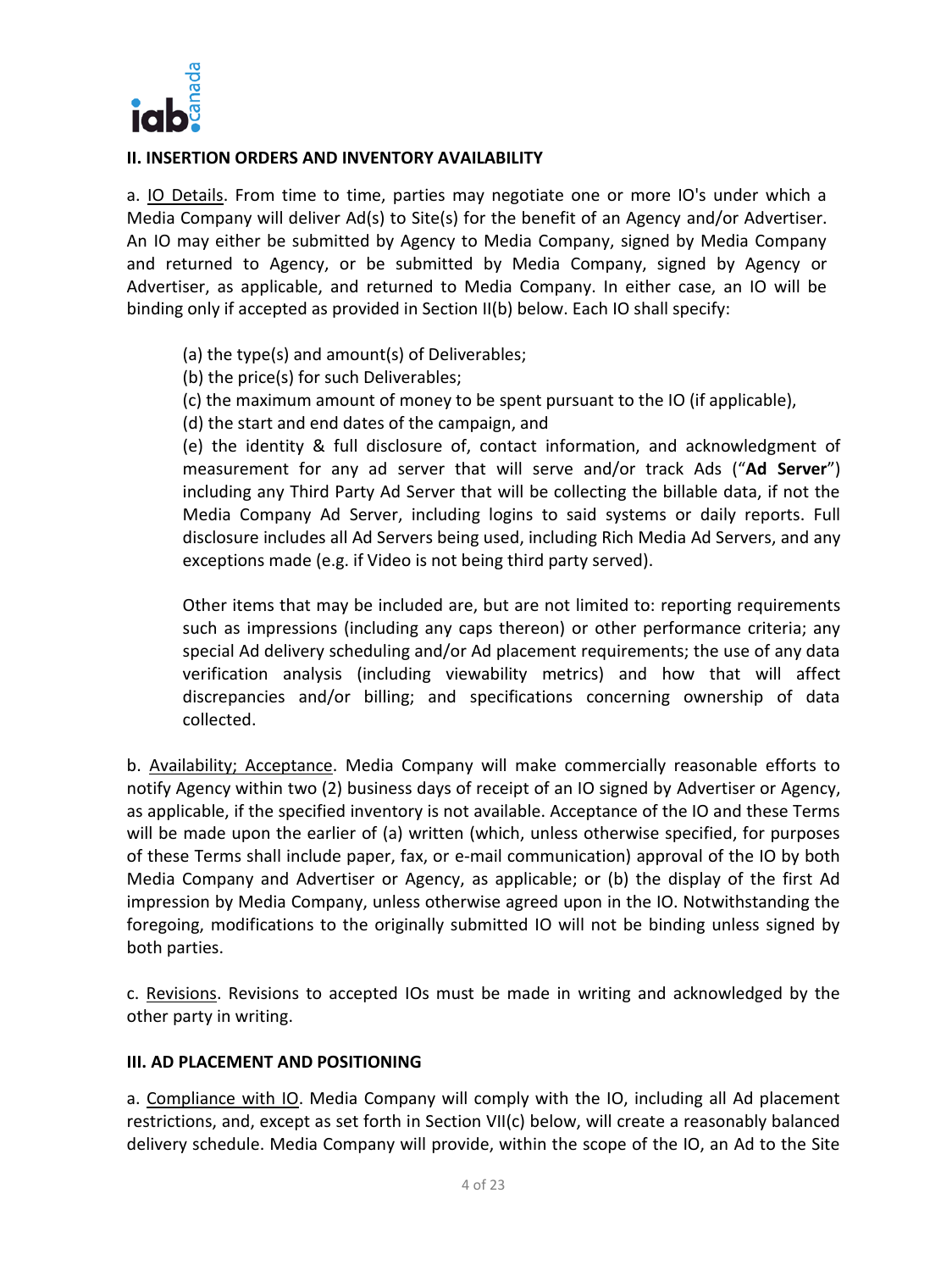

specified on the IO when such Site is visited by an Internet user. Any exceptions to this will be approved by the Advertiser or Agency, as applicable, in writing, such approval not to be unreasonably withheld or delayed.

b. Changes to Site. Unless otherwise specified in the IO, Media Company will use commercially reasonable efforts to provide Agency at least 10 business days prior notification of any material changes to the Site that would materially change the target audience. Should such a modification occur, upon notice Agency or Advertiser, as applicable, shall have the right to cancel the remainder of the IO without penalty, provided that any such cancellation must occur within the 10-business day notice period. Should such a modification occur without notice, Agency and Advertiser shall have the right to cancel the remainder of the IO without penalty upon discovery of the modifications and shall be entitled to a return of applicable funds paid under the IO from the date such modifications were made up to the date of cancellation, provided that any such cancellation must occur within 10 business days of Agency or Advertiser discovering of the modifications.

c. Technical Specifications. Media Company will submit or otherwise make electronically accessible to Advertiser or Agency, as applicable, within two (2) business days of acceptance of an IO's final technical specifications, as agreed upon by the parties. Changes to the specifications of the already purchased Ads after that two (2) business day period will allow Advertiser or Agency, as applicable, to suspend (without impacting the end date unless otherwise agreed by the parties) delivery of the affected Ad for a reasonable time in order to either (i) send revised Advertising Materials; (ii) request that Media Company resize the Ad at Media Company's cost, and with final creative approval of Advertiser or Agency, as applicable, within a reasonable time period to fulfill the guaranteed levels of the IO; (iii) accept a comparable replacement; or (iv) if the parties are unable to negotiate an alternate or comparable replacement in good faith within five (5) business days, immediately cancel the remainder of the IO for the affected Ad without penalty.

d. Editorial Adjacencies. Media Company acknowledges that certain Advertisers may not want their Ads placed adjacent to content that promotes pornography, violence, or the use of firearms, contains obscene language, or falls within another category stated on the IO ("**Editorial Adjacency Guidelines**"). Media Company will use commercially reasonable efforts to comply with the Editorial Adjacency Guidelines with respect to Ad delivery; although Media Company will at all times retain editorial control over the Media Company Properties. As Advertiser's and Agency's sole remedy for a violation of the Editorial Adjacency Guidelines (i) if Media Company is notified of such violation within 30 days (not business days) of discovery of the violation, Advertiser or Agency, as applicable, shall be entitled to a refund, makegood or other agreement as reasonably agreed upon between the parties; and (ii) after Advertiser or Agency, as applicable, provides Media Company with written notice that specific Ads are in violation of such Editorial Adjacency Guidelines, Media Company will make commercially reasonable efforts to correct such violation as soon as possible.

In the event that Agency or Advertiser, as applicable, acting at all times reasonably and in good faith, believes that the violation of the Editorial Adjacency Guidelines or such correction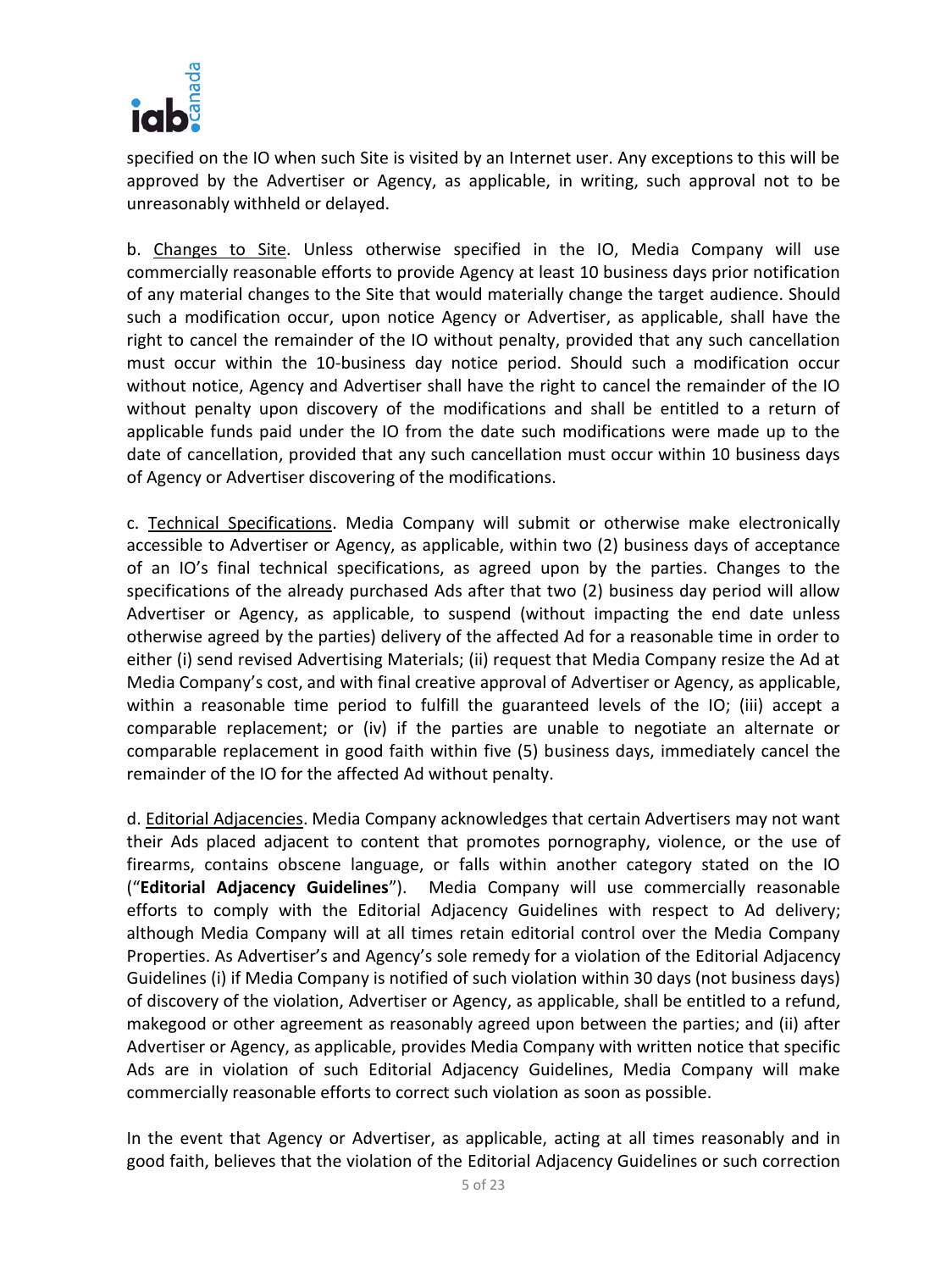

materially and adversely impacts the IO, the parties will negotiate in good faith mutually agreed changes to such IO to address such impairment. In the event that the parties cannot reach agreement on such changes within five (5) business days from the implementation of such correction, Advertiser or Agency, as applicable, or Media Company may, upon the conclusion of such five (5) business day period, immediately cancel such IO, without penalty.

For any page on a Site that primarily consists of user-generated content, the preceding paragraph will not apply. Instead, Media Company will make commercially reasonable efforts to ensure that Ads are not placed adjacent to content that violates the Site's terms of use. Advertiser's and Agency's sole remedy for Media Company's breach of such obligation will be to submit written complaints to Media Company, which will review such complaints and remove user-generated content that Media Company, in its sole discretion, determines is objectionable or in violation of such Site's terms of use. Advertiser's that are sensitive to user-generated content should specify their needs on the IO.

### **IV. PAYMENT AND PAYMENT LIABILITY**

#### a. **Invoices**

The initial invoice will be sent upon completion of the first month's delivery or within net 30 days of completion of the IO, whichever is earlier. Invoices are to be sent to: Agency's or Advertiser's billing address, as applicable, and as set forth in the IO and must include information reasonably specified by Agency or Advertiser such as the IO number, Advertiser name (if IO has been signed by an Agency), brand name or campaign name, and any number or other identifiable reference stated as required for invoicing on the IO. All invoices pursuant to the IO must be received within 90 days of the end of the media campaign. Failure by Media Company to send such invoice(s) within 90 days may result in a delay in Media Company's receipt of amounts owing under applicable invoices.

Upon written request from the Advertiser or Agency, as applicable, Media Company shall provide invoices accompanied by proof of performance for the invoiced period, which may include a printed report or access to online or electronic reporting as addressed in this document, subject to the notice and cure provisions of Section V. Media Company should invoice Advertiser or Agency, as applicable, for the services provided on a calendar month basis with the net cost (i.e. the cost after subtracting Agency commission, if any) where Media Company has agreed to deduct Agency commissions, based on actual delivery or based on prorated distribution of delivery over the term of the IO, as specified in the applicable IO.

## b. **Payment Date**

If the IO is entered into between the Media Company and the Advertiser, Advertiser agrees to make payment within 30 days of receipt of invoice from Media Company. If the IO is entered into between Agency and Media Company, Agency agrees to make every commercially reasonable effort to collect and clear payment from Advertiser on a timely basis, and Agency will make payment within 60 days of receipt of invoice from Media Company, or as otherwise stated in a payment schedule set forth in the IO. Upon expiry of the 60 day period, Media Company may notify Agency in writing that it has not received payment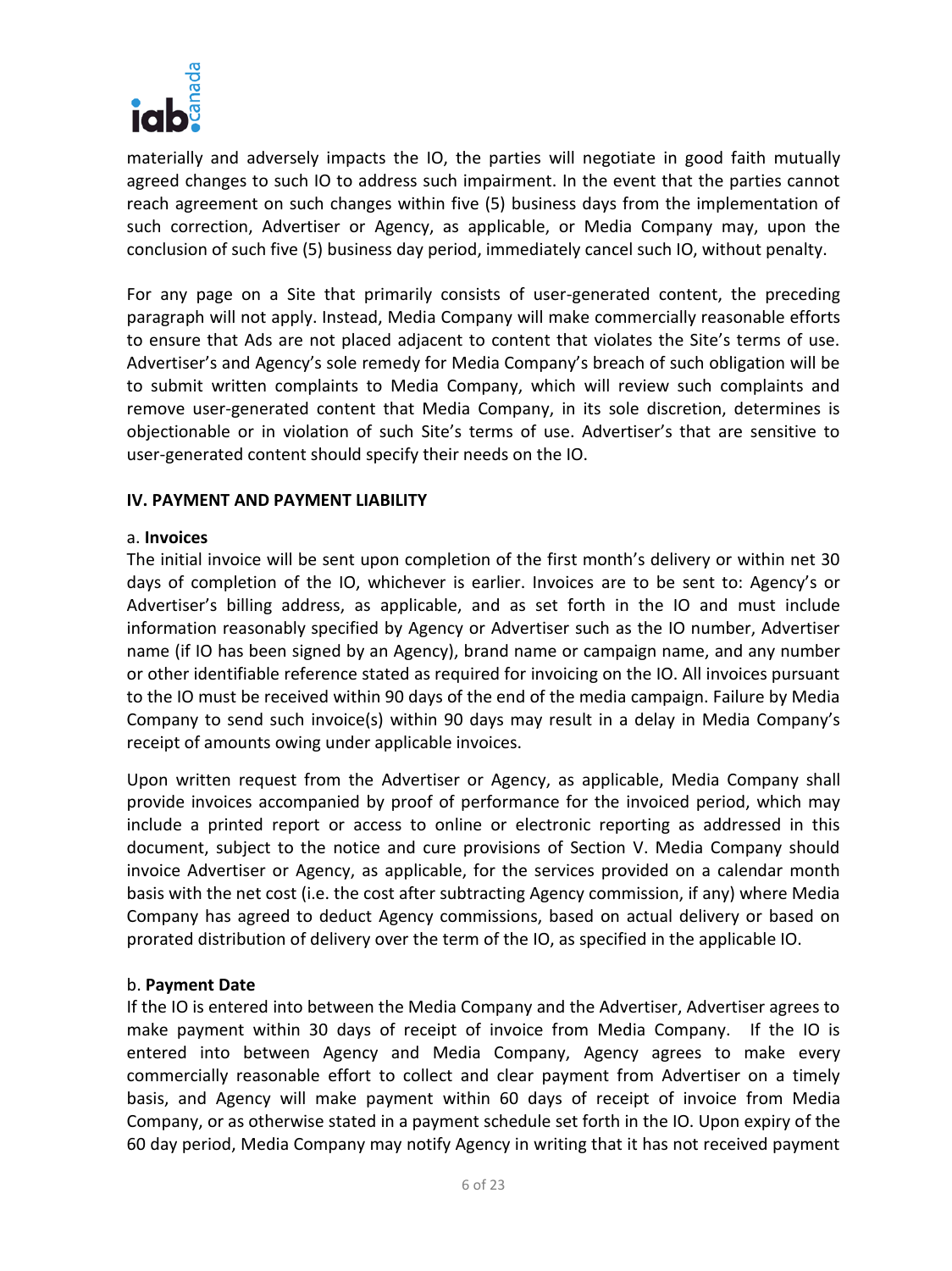

that it intends to seek payment directly from Advertiser pursuant to Section IV(c), and may do so five (5) business days after providing such notice. In the event Media Company elects to seek payment directly from an Advertiser, Agency shall cooperate and assist Media Company with such collection efforts, including providing Media Company with all relevant Advertiser information (such as billing contact name and address) and executing all reasonable documentation to facilitate Media Company's collection efforts, including formal assignment of any of Agency's relevant contractual rights provided such assignment is allowed for under the applicable contracts.

## c. **Payment Liability**

Unless otherwise agreed to by the parties and set forth on the IO, payment liability will be dealt with in the following manner:

- (i) If the IO is entered into between the Media Company and the Advertiser, Advertiser shall be solely responsible for all payments thereunder.
- (ii) If the IO is entered into between Agency and the Media Company, payment liability will be dealt with in one of the following ways:
	- a. Advertiser solely liable to Media Company: Media Company agrees to hold Agency liable for payments solely to the extent proceeds have cleared from Advertiser to Agency for Ads placed in accordance with the IO. For sums not cleared to Agency, Media Company agrees to hold Advertiser solely liable. Media Company understands that Advertiser is Agency's disclosed principal and Agency, as legally authorized agent, has no obligations relating to such payments, either joint or several, except as specifically set forth in this Section IV(c) and Section IX(c).
	- b. Agency and Advertiser Jointly and Severally Liable to Media Company: Although Agency places an order as disclosed agent for the Advertiser, Agency agrees that both Agency and Advertiser will be jointly and severally liable to Media Company for payments for Ads placed in accordance with the IO. Selection of joint and several liability must be clearly accepted and agreed to by Agency in writing in the IO; provided, however, joint and several liability will automatically apply if Agency is not a legally authorized agent of Advertiser.

Agency will make available to Media Company upon request written confirmation of the relationship between Agency and Advertiser. This confirmation should include, for example, Advertiser's acknowledgment that Agency is its duly authorized agent and is authorized to act on its behalf in connection with the IO and these Terms. In addition, upon the request of Media Company, Agency will confirm whether Advertiser has paid to Agency in advance funds sufficient to make payments pursuant to the IO. If Media Company has reasonable evidence to believe that Agency's or Advertiser's credit is or becomes impaired (e.g. previous default in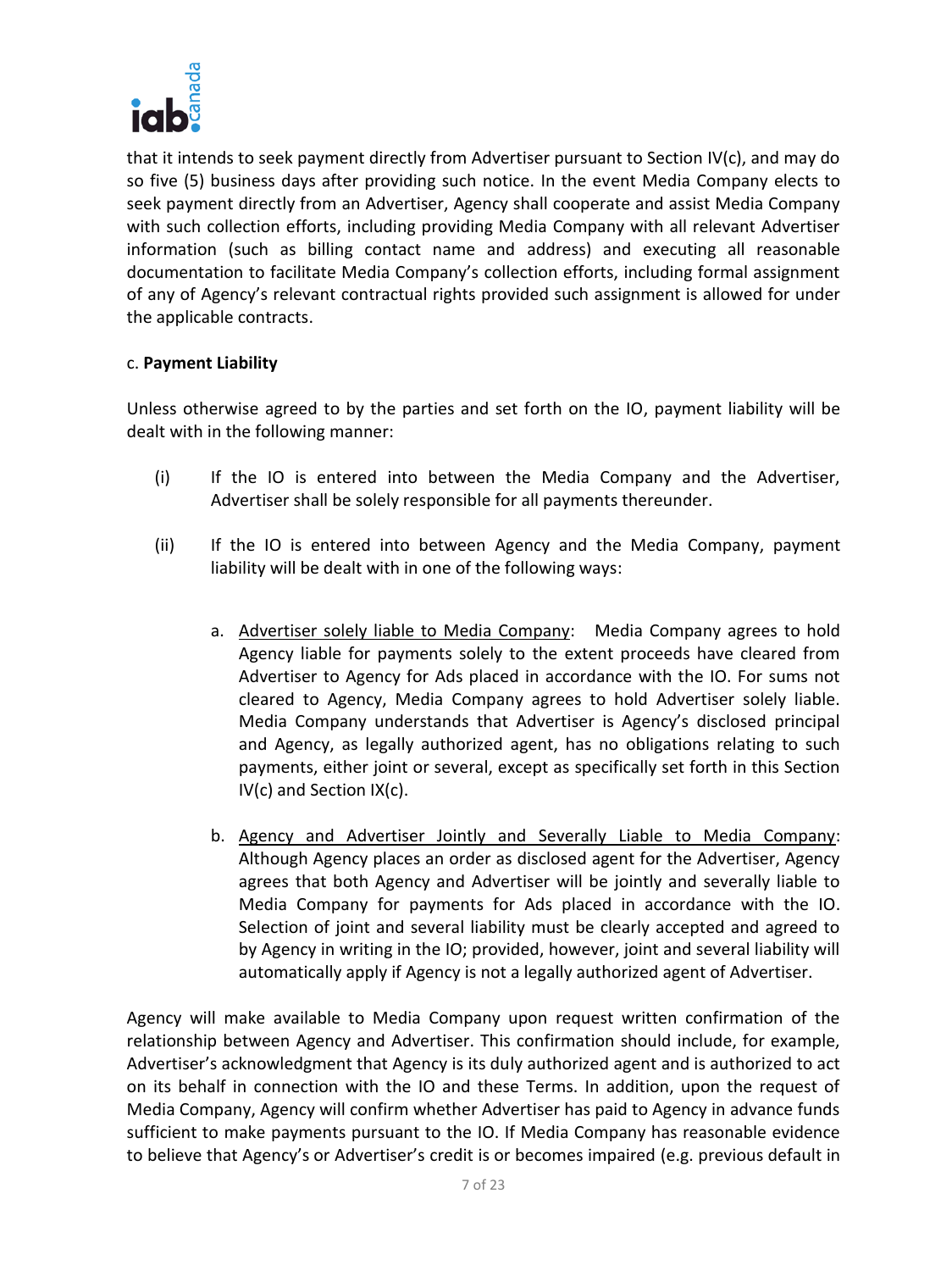

payment, bankruptcy, evidence of poor sales, etc.), Media Company may require payment in advance.

## **V. REPORTING**

a. Confirmation of Campaign Initiation. Media Company will use commercially reasonable efforts to, within two (2) business days of the start date on the IO; provide confirmation to Advertiser or Agency, as applicable, either electronically or in writing, stating whether the components of the IO have begun delivery.

b. Media Company Reporting. If Media Company is serving the applicable campaign, Media Company will make reporting available at least as often as weekly, either electronically or in writing, unless otherwise specified on the IO. Reports will be broken out by day and summarized by creative execution, content area (Ad placement), impressions, clicks, spend/cost, and other variables as may be defined on the IO (e.g. keywords).

Once Media Company has provided the online or electronic report, it agrees that Agency and Advertiser are entitled to reasonably rely on it, subject to provision of Media Company's invoice for such period.

c. Proof of Performance. Challenges to the accuracy or completeness of reports must be submitted to Media Company in writing within 10 business days of submission of report to Advertiser or Agency, as applicable. Pursuant to the foregoing sentence, upon Advertiser's or Agency's provision of notice to Media Company that Media Company delivered an incomplete or inaccurate report or no report at all, Media Company will cure such failure by delivering an accurate or complete report within five (5) business days of receipt of such notice. In the event that Media Company fails to deliver an accurate and complete report within the time specified, Agency may initiate makegood discussions pursuant to Section VII below. In addition, failure to cure may result in delayed or nonpayment for all activity for which data are incomplete or missing until Media Company delivers the accurate and complete reports. If such reports are not delivered within 30 days of Media Company's learning of such failure, or absent such knowledge, within 120 days of the end of the campaign, Advertiser or Agency, as applicable, shall not be liable for payment for all activity for which data is incomplete or missing.

## **VI. CANCELLATION AND TERMINATION**

a. Before Campaign Launch. Unless designated on the IO as non-cancelable, Advertiser or Agency, as applicable, may cancel the entire IO or any portion thereof at any time prior to the serving of the first impression of the IO, with:

(i) 10 business days prior written notice, without penalty, for guaranteed and nonguaranteed inventory. Cancellations received within 10 business days prior to the serving of the first impression of the IO are subject to a 10 day sliding scale of required payment. (For clarity and by way of example, if Advertiser or Agency cancels the IO five (5) business days prior to the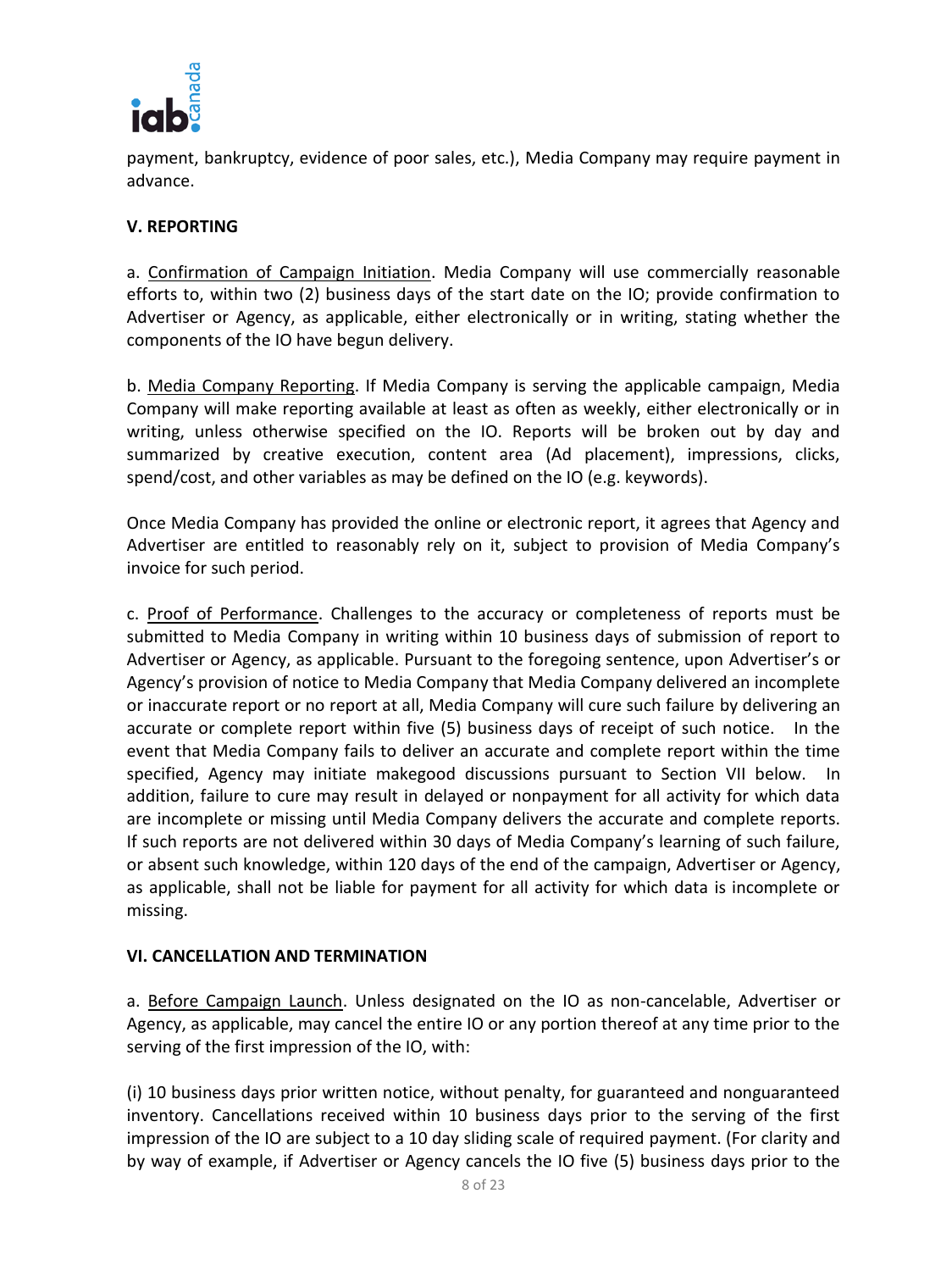

serving of the first impression, Advertiser will only be responsible for payment for the first five (5) days of the IO.)

(ii) 30 days (not business days) prior written notice for flat-fee based or fixed placements (e.g. roadblocks). Advertiser is liable to Media Company for any amounts due for any custom content or development (e.g. a microsite) prior to termination. Said amounts should be separate line items in the IO.

b. After Campaign Launch. Unless designated on the IO as non-cancelable, Advertiser or Agency, as applicable, may cancel the entire IO, or any portion thereof upon the serving of the first impression of the IO or any time thereafter, without penalty, by providing Media Company written notice of cancellation which will be effective after the later of:

(i) 10 business days after serving the first impression of the IO; or

(ii) five (5) business days after providing Media Company with such written notice.

Advertiser will be responsible for payment for the total number of days that the Advertising Materials were executed.

c. Either party may terminate an IO at any time if the other party is in material breach of its obligations hereunder that is not cured within 10 business days after receipt of written notice thereof from the non-breaching party, except as otherwise stated in these Terms with regard to specific breaches.

d. Short rates may apply to cancelled buys to the degree stated on the IO.

e. Notwithstanding any provision to the contrary in VI. CANCELLATION AND TERMINATION or elsewhere in these Terms, the cancellation of an IO will not relieve Agency or Advertiser from its payment obligations to Media Partner in situations where an IO or any separate agreement entered into by Media Partner and Agency or Advertiser specifies that Media Partner shall be paid specified amounts for customized solutions associated with a campaign including without limitation, acquisition of content or other products/services from one or more Third Parties, the creation of a microsite, and any special sponsorship opportunity created by Media Partner for the benefit of Agency or Advertiser.

f. Expiration or termination of these Terms shall not release the parties from any liability or obligation which, at the time of such expiration or termination, has already accrued or which thereafter may accrue with respect to any act or omission before termination, or from any obligation which is expressly stated in these Terms to survive termination.

## **VII. MAKEGOODS**

a. Notification of Under-Delivery. Media Company shall monitor delivery of the Ads, and shall notify Agency either electronically or in writing as soon as possible (and no later than five (5)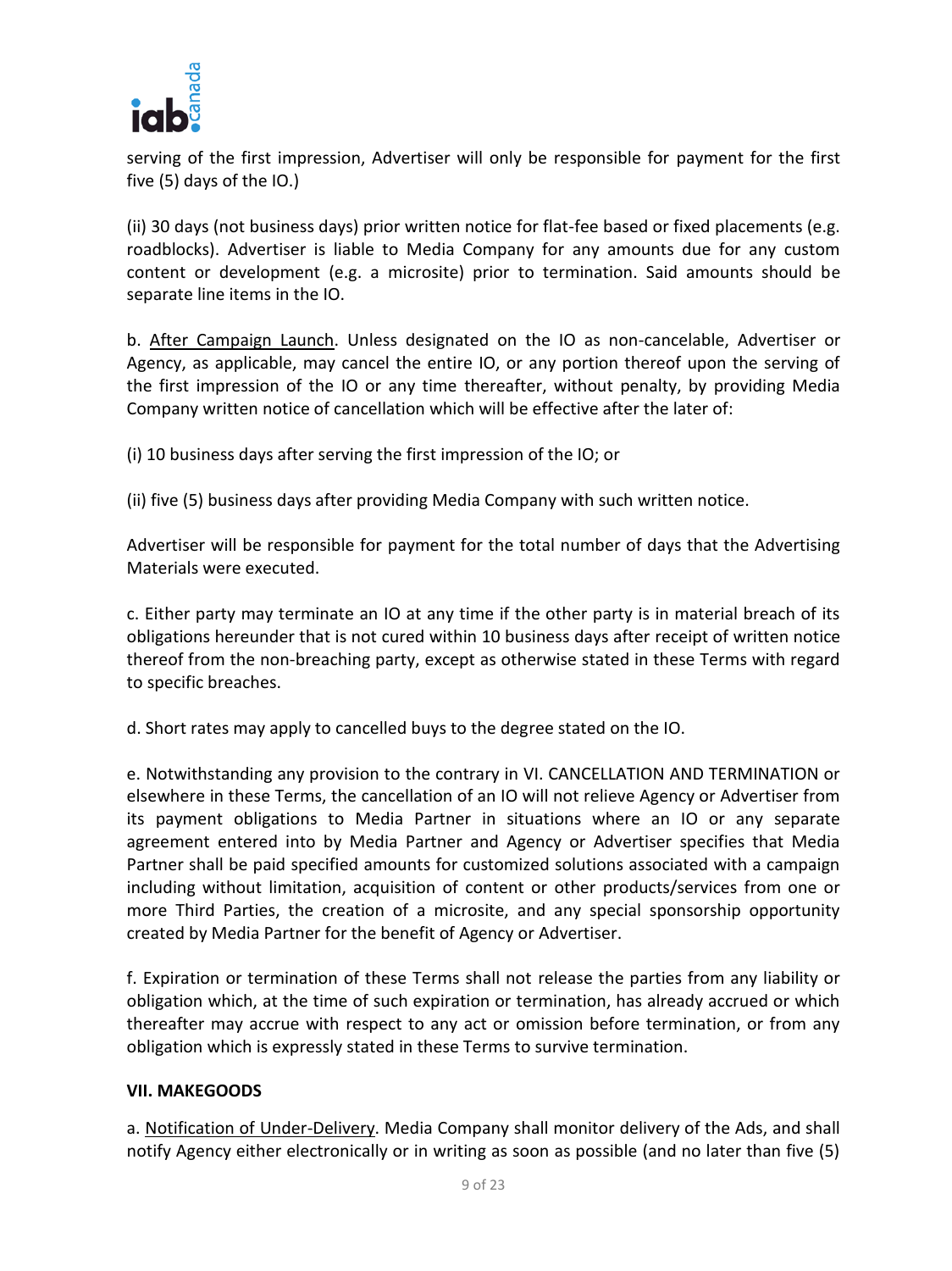

business days before IO end date unless the length of the campaign is less than five (5) business days) if Media Company believes that an under-delivery is likely. In the case of a probable or actual under-delivery, the parties may arrange for a mutually agreeable form of makegood consistent with these Terms.

b. Guaranteed Deliverables - Makegood Procedure. In the event that actual Deliverables for any campaign fall below guaranteed levels, as set forth in the IO, and/or if there is an omission of any Ad (placement or creative unit), Advertiser or Agency, as applicable, and Media Company will use good faith efforts to agree upon the conditions of a makegood flight either in the IO or at the time of the shortfall. If no makegood can be agreed upon, Advertiser or Agency, as applicable, may execute a credit equal to the value of the under-delivered portion of the applicable IO for which it was charged. In the event that Agency or Advertiser has made a cash prepayment to Media Company, specifically for the campaign IO for which under-delivery applies, then if Agency and/or Advertiser has no overdue and outstanding amounts owing to Media Company under any other agreement for such Advertiser, Advertiser or Agency, as applicable, may elect to receive a refund for the under-delivery equal to the difference between the applicable pre-payment and the value of the delivered portion of the campaign. In no event shall Media Company provide a makegood or extend any Ad beyond the period set forth in the IO without prior written consent of Advertiser or Agency, as applicable.

c. Unguaranteed, Flat-Fee, and/or Time-Blocked Deliverables. If delivery of a campaign has not been guaranteed by Media Company (by way of example only, if an IO contains CPA Deliverables, CPC Deliverables, or has been purchased on a flat-fee or for a certain time-block), the predictability, forecasting, and conversions for such Deliverables may vary and guaranteed delivery, even-delivery, and makegoods are not available.

#### **VIII. BONUS IMPRESSIONS**

a. Bonus Impressions with Third Party Ad Server. Where Advertiser or Agency, as applicable, utilizes a Third Party Ad Server, Media Company will not bonus more than 10% above the Deliverables specified in the IO without prior written consent from Advertiser or Agency, as applicable. Permanent or exclusive placements shall run for the specified period of time regardless of over-delivery, unless the IO establishes an impression cap for Third Party Ad served activity. If an impression cap for Third Party Ad Server activity is specified in an IO, and Advertiser or Agency, as applicable, notifies Media Company that the capped levels stated in the IO have been reached, Media Company will use commercially reasonable efforts to suspend delivery and, within 48 hours of receiving such notice, Media Company may either 1) serve any additional Ads itself or 2) be held responsible for all applicable incremental Ad serving charges incurred by Advertiser but only (a) after such notice has been provided and (b) to the extent such charges are associated with over-delivery by more than 10% above such capped levels. For clarity, Advertiser or Agency, as applicable, will not be charged by Media Company for any additional Ads above any level capped in the IO.

As stated in Section VII(c), unguaranteed inventory is not subject to bonus inventory.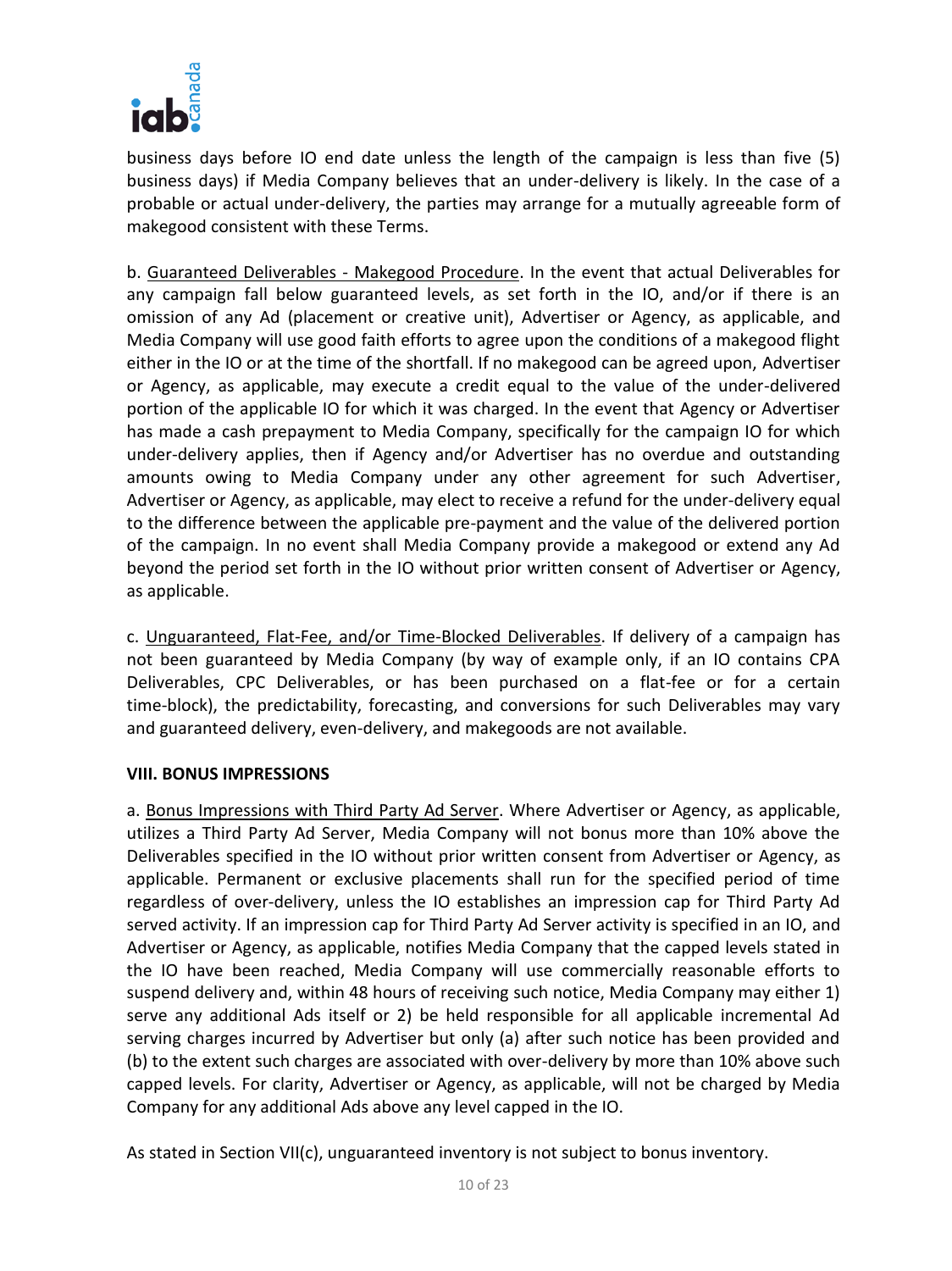

b. Bonus Impressions Without Third Party Ad Server. Where Advertiser or Agency, as applicable, does not utilize a Third Party Ad Server, Media Company may bonus as many Ad units as Media Company chooses unless otherwise indicated on the IO. Advertiser or Agency, as applicable, will not be charged by Media Company for any additional advertising units above any level capped in the IO.

## **IX. FORCE MAJEURE**

a. Generally. Excluding payment obligations, neither party will be liable for delay or default in the performance of its respective obligations under these Terms if such delay or default is caused by conditions beyond its reasonable control, including but not limited to, fire, flood, accident, earthquakes, telecommunications (including internet, mobile and other technologies) network failures, electrical outages, acts of God, or labour disputes ("**Force Majeure**"). In the event that Media Company suffers such a delay or default, Media Company shall make commercially reasonable efforts within five (5) business days to recommend a substitute transmission for the Ad or time period for the transmission. If no such substitute time period or makegood is reasonably acceptable to Advertiser or Agency, as applicable, Media Company shall allow Advertiser or Agency, as applicable, a pro rata reduction in the space, time and/or program charges hereunder in the amount of money assigned to the space, time and/or program charges at time of purchase. In addition, Advertiser or Agency, as applicable, shall have the benefit of the same discounts that would have been earned had there been no default or delay.

b. Related to Payment. If Advertiser's or Agency's ability to transfer funds to third parties has been materially and negatively impacted by an event beyond the Advertiser's or Agency's reasonable control, including, but not limited to, failure of banking clearing systems or a state of emergency, then Advertiser or Agency, as applicable, shall make every reasonable effort to make payments on a timely basis to Media Company, but any delays caused by such condition shall be excused for the duration of such condition. Subject to the foregoing, such excuse for delay shall not in any way relieve Advertiser or Agency, as applicable, from any of its obligations as to the amount of money that would have been due and paid without such condition.

c. Cancellation under Force Majeure. To the extent that a Force Majeure event has continued for 5 business days after the date the event started, Media Company or Advertiser or Agency, as applicable, has the right to cancel the remainder of the IO without penalty.

## **X. AD MATERIALS**

a. Late Creative. It is Advertiser's or Agency's obligation to submit Advertising Materials in accordance with Media Company's then existing Policies (including IAB Canada Standard Banner, Rich Media, Rising Stars, Video, etc., standards) all in accordance with Section III(c). Media Company's sole remedy for a breach of this provision is set forth in paragraphs (b and c) below, Section VI(c), and Section XI(b).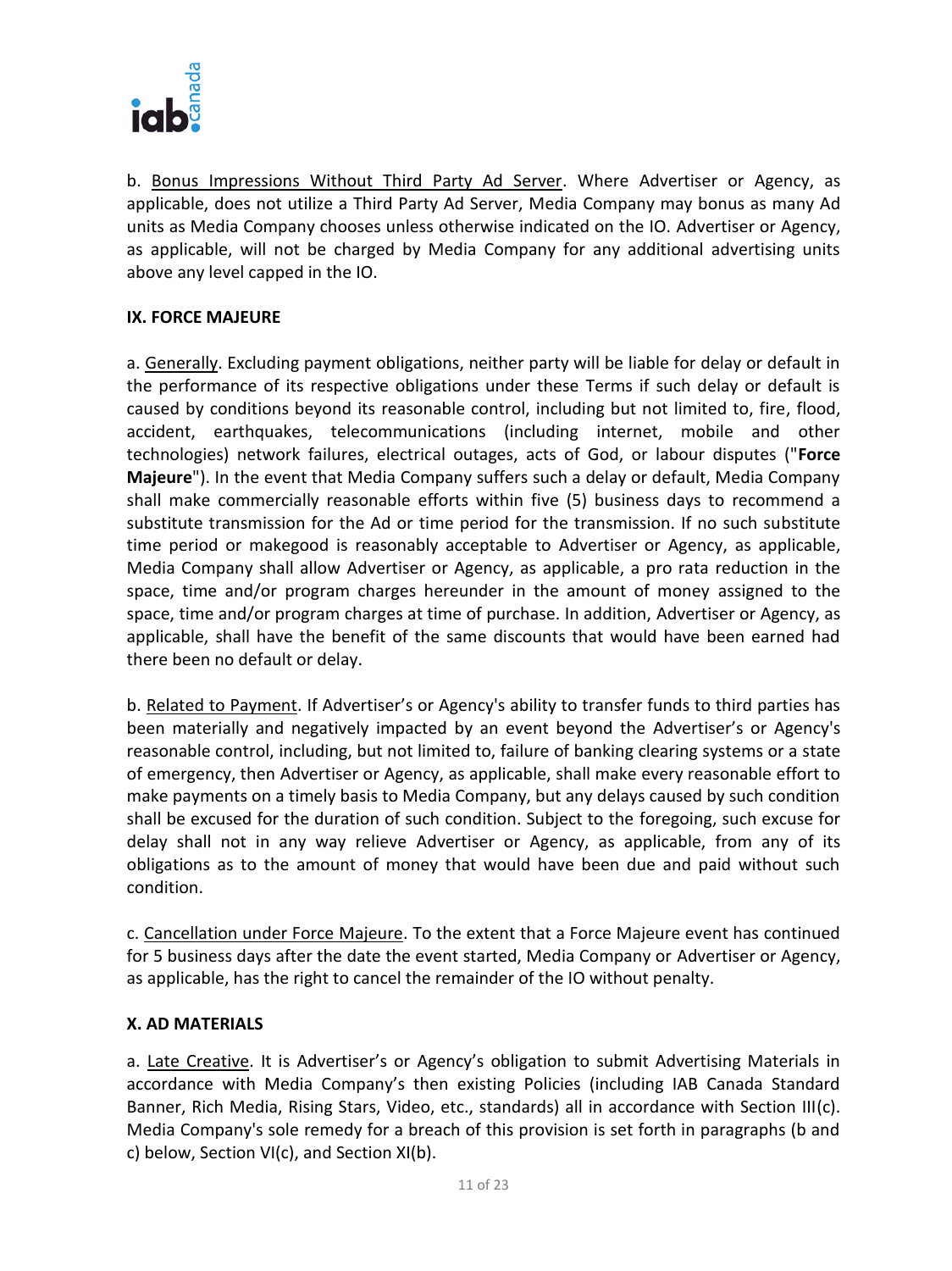

If Advertising Materials are late, Advertiser is still responsible for the media purchased pursuant to IO. If Advertising Materials are late based on the Policies, Media Company is not required to guarantee full delivery of the IO.

Unless the parties have expressly agreed to different timelines in the IO, Advertising Materials are considered late if (i) the Media Company receives the final, Advertiser-approved and fully-functional Advertising Material in fewer than three (3) business days for Standard Banner advertising, in fewer than five (5) business days for Rich Media, Rising Stars, and Video advertising, or in fewer than 10 business days for custom advertising, before the start of the specified Advertising Campaign. This three (3), five (5) or 10 day period is required for the Media Company to 1) check for Specifications/Policy compliance and 2) Testing/Scheduling/Building out custom units. Provisions for late creative are outlined in Appendix A: Late Creative Policy. NOTE: For more info on the definitions of Standard and Rich Media Ad Units, please see [http://www.iabcanada.com.](http://www.iabcanada.com/) For more information on the Rising Stars Ad Units, please see [http://www.iab.net/risingstars.](http://www.iab.net/risingstars) IAB Canada recommends Video creative to be VAST 3.0 complaint: [http://www.iab.net/vsuite.](http://www.iab.net/vsuite)

If not adhering to the Late Creative Policy (Appendix A), Agency and Advertiser are aware that full delivery of booked inventory may be hindered by creative that is received late.

b. Ad Material Compliance. Media Company reserves the right within its discretion to reject or remove from its Site any Ads where the Advertising Materials, software code associated with the Advertising Materials (e.g. pixels, tags, JavaScript), or the website to which the Ad is linked do not comply with its Policies, or that in Media Company's sole reasonable judgment, do not comply with any applicable law, regulation or other judicial or administrative order. In addition, Media Company reserves the right within its discretion to reject or remove from its Site any Ads where the Advertising Materials or the site to which the Ad is linked are or may tend to bring disparagement, ridicule, or scorn upon Media Company or any of its Affiliates (as defined below), provided that if Media Company has reviewed and approved such Ads prior to their use on the Site, Media Company will not immediately remove such Ads before making commercially reasonable efforts to acquire mutually acceptable alternative Advertising Materials from Advertiser or Agency, as applicable.

c. Notification for Non-Compliant Ad Materials. On receipt of Advertising Materials provided by Advertiser or Agency, as applicable, Media Company will use commercially reasonable efforts to notify Advertiser or Agency, as applicable, of non-compliance with Specifications Policy within one (1) business day of its receipt of Advertising Materials, and will notify Advertiser or Agency, as applicable, of any changes required as a result of Testing within two (2) business days for Standard Banner creative and three (3) business days for Rich Media, Rising Stars, and Video. Advertising Materials that require adjustments are still subject to all Late Creative timelines and provisions.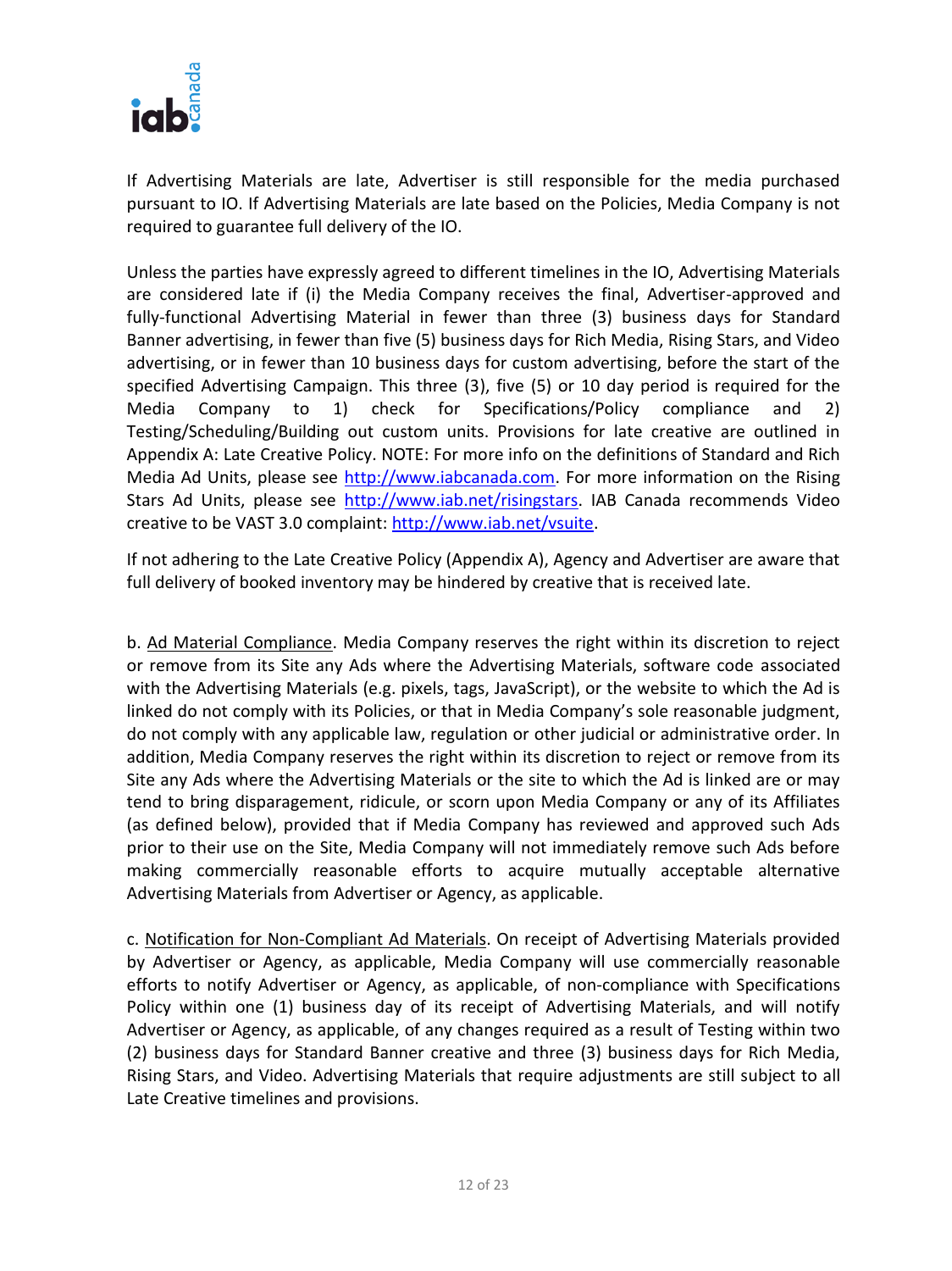

d. Damaged Creative. If Advertising Materials provided by Advertiser or Agency, as applicable, are damaged, not to Media Company's specifications, or otherwise unacceptable, Media Company will use commercially reasonable efforts to notify Advertiser or Agency, as applicable, within two (2) business days of its receipt of such Advertising Materials, provided such time period shall be three (3) business days for Video or Rich Media.

e. No Ad Materials Modification. Media Company will not edit or modify the submitted Ads in any way, including, but without limitation, resizing the Ad, without Advertiser or Agency, as applicable, approval. Media Company shall use all such Ads in strict compliance with these Terms and any written instructions provided by Advertiser or Agency, as applicable.

f. Ad Tags. When applicable, Third Party Ad Server tags shall be implemented so that they are functional in all aspects.

g. Trademark Usage. Media Company, on one hand, and Agency and Advertiser, on the other, will not use the other's trade name, trademarks, logos or Ads in a public announcement (including, but not limited to, through any press release) regarding the existence or content of these Terms or an IO without the other's prior written approval.

### **XI. INDEMNIFICATION**

a. By Media Company. Media Company agrees to defend, indemnify and hold harmless Agency and Advertiser, their Affiliates (as defined below) and their respective directors, officers, employees and agents from any and all damages, liabilities, costs and expenses (including reasonable attorneys' fees) (collectively "**Losses**") incurred as a result of a Third Party claim, judgment or proceeding relating to or arising out of Media Company's breach of Section XIII, Media Company's display or delivery of any Ad in breach of these Terms and Conditions or the terms of an IO, or that materials provided by Media Company (and not by Agency or Advertiser) for an Ad violate the right of a Third Party, are defamatory or obscene, or violate any law, regulations or other judicial or administrative action, except to the extent that such claim, judgment or proceeding resulted from such materials fulfilling Agency's or Advertiser's unique specifications.

b. By Advertiser. The Advertiser Parties agree to defend, indemnify and hold harmless Media Company its Affiliates and their respective directors, officers, employees and agents from any and all Losses incurred as a result of a Third Party claim, judgment or proceeding relating to or arising out of: (i) a breach of Section XIII by an Advertiser Party, (ii) the content or subject matter of any Ad or Advertising Materials to the extent used by Media Company in accordance with these Terms, including, but not limited to, allegations that such content or subject matter violate the right of a Third Party, are defamatory or obscene, or violate any law, regulations or other judicial or administrative action, or (iii) violation of Policies (to the extent the applicable terms of such Policies have been provided or otherwise made available to an Advertiser Party at least two business days prior to the violation giving rise to the claim).

c. By Agency. Agency represents and warrants that it has the authority to act as agent for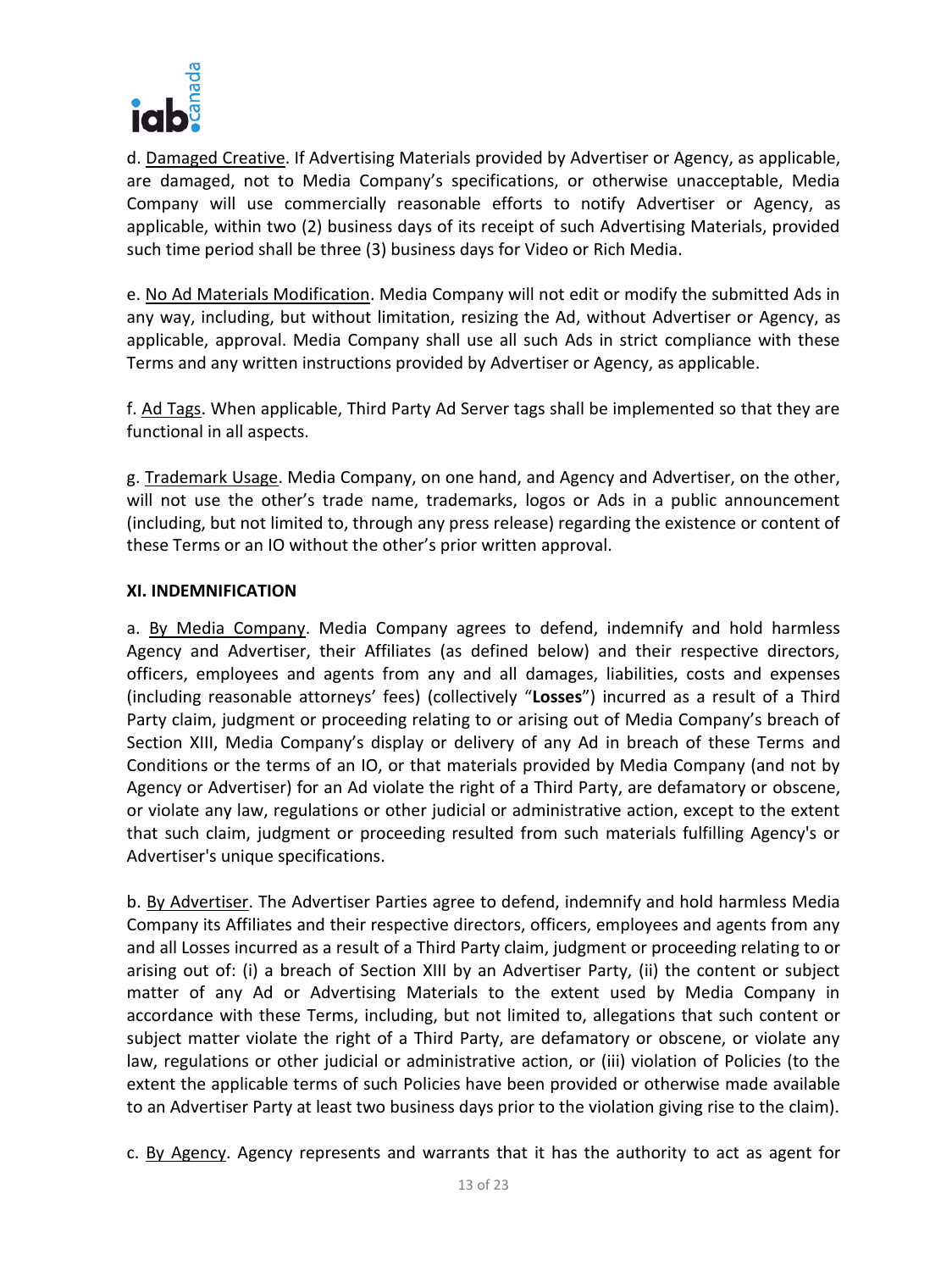

Advertiser to bind Advertiser to these Terms and each IO. Agency agrees to defend, indemnify and hold harmless Media Company its Affiliates and their respective directors, officers, employees and agents from any and all Losses incurred as a result of (i) Agency's alleged breach of the foregoing sentence or (ii) claims, judgement or proceeding alleging that Agency has breached its express, Agency-specific obligations under Section XIII.

d. Procedure. If any Third Party action, claim, judgement or proceeding (each, a "**Claim**") is brought against either party (the "**Indemnified Party**") in respect to any allegation for which indemnity may be sought from the other party ("**Indemnifying Party**"), the Indemnified Party will promptly notify the Indemnifying Party of any such Claim of which it becomes aware (provided that a failure or delay in providing such notice will not relieve the indemnifying party's obligations except to the extent such party is prejudiced by such failure or delay) and will: (i) provide reasonable cooperation to the Indemnifying Party at the Indemnifying Party's expense in connection with the defense or settlement of any such claim; and (ii) be entitled to participate at its own expense in the defense of any such claim. The Indemnified Party agrees that the Indemnifying Party will have sole and exclusive control over the defense and settlement of any such third party claim. However, the Indemnifying Party will not acquiesce to any judgment or enter into any settlement that adversely affects the Indemnified Party's rights or interests without the prior written consent of the Indemnified Party.

e. Notwithstanding the foregoing, in the event that any Indemnifying Party is required to defend, indemnify or hold harmless an Indemnified Party from a Claim of a Related Party (as defined below) of such Indemnified Party pursuant to this Section XI, Losses incurred in connection with such Claim will be limited to those that are reasonably foreseeable. A "**Related Party**" is a party in a contractual relationship with the Indemnified Party where such specific contractual relationship relates to the Loss being asserted by that Related Party.

## **XII. LIMITATION OF LIABILITY**

Excluding the parties' obligations under Section XI or damages that result from a breach of Section XIII, in no event will either party be liable for any consequential, indirect, incidental, punitive, special or exemplary damages whatsoever, including without limitation, damages for loss of profits or lost savings, business interruption, loss of information and the like, incurred by the other party arising out of these Terms, even if such party has been advised of the possibility of such damages. Notwithstanding anything to the contrary in this Agreement, a party's aggregate liability for direct damages under this Agreement shall not exceed the total amounts paid or payable by Advertiser under this Agreement.

## **XIII. NON-DISCLOSURE, DATA OWNERSHIP, PRIVACY AND LAWS**

a. Definitions and Obligations. "**Confidential Information**" will include (i) all information marked as "Confidential," "Proprietary," or similar legend by the disclosing party ("**Discloser**") when given to the receiving party ("**Recipient**"); and (ii) information and data provided by the Discloser, which under the circumstances surrounding the disclosure should be reasonably deemed confidential or proprietary. Without limiting the foregoing, Discloser and Recipient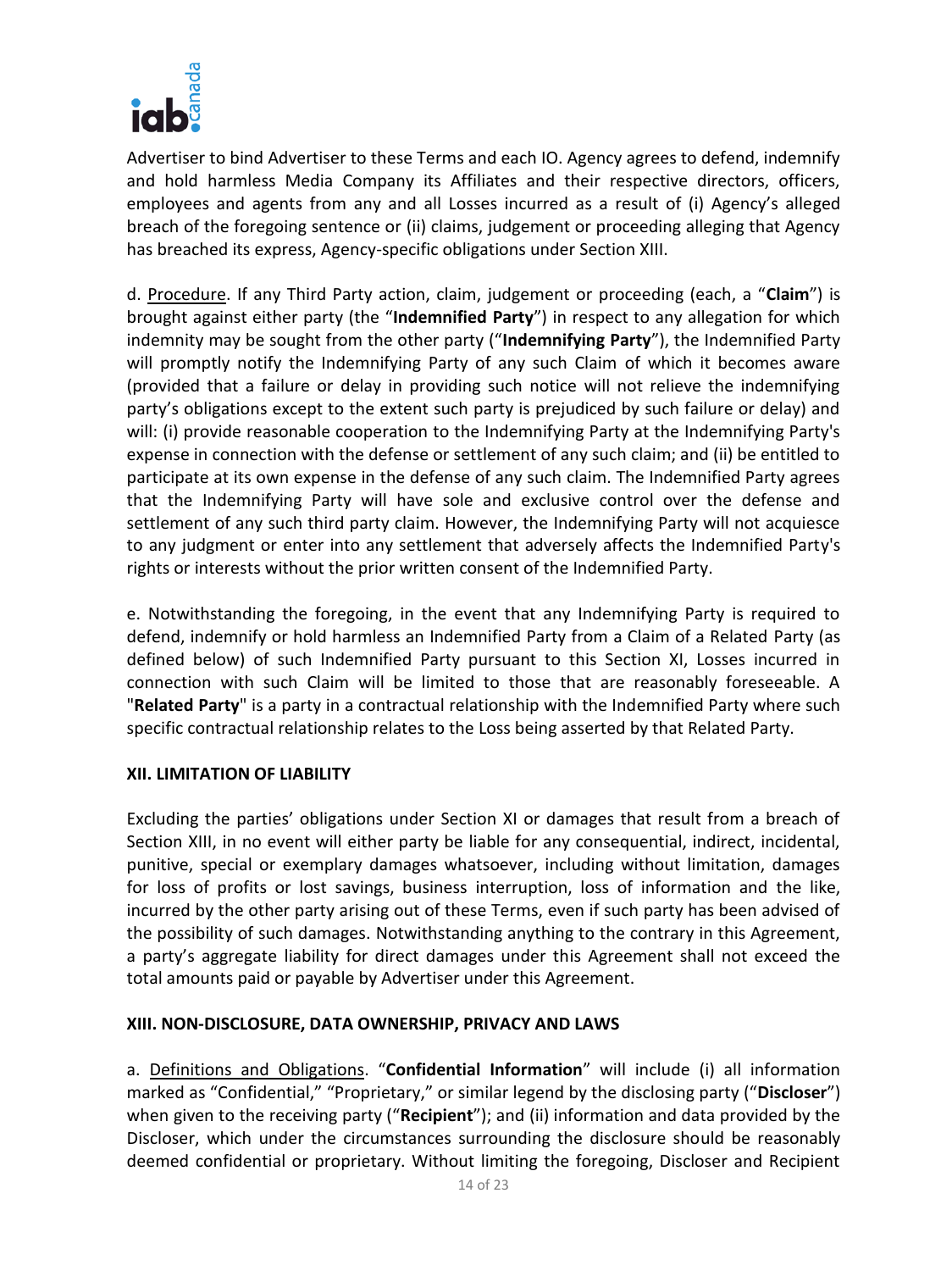

agree that each Discloser's contribution to IO Details (as defined below) shall be considered such Discloser's Confidential Information. Recipient will protect Confidential Information in the same manner that it protects its own information of a similar nature, but in no event with less than reasonable care. Recipient shall not disclose Confidential Information to anyone except an employee, agent, Affiliate, or third party who has a need to know same, and who is bound by confidentiality and non-use obligations at least as protective of Confidential Information as are those in this section. Recipient will not use Discloser's Confidential Information other than in order to perform its obligations under any Agreement or as may be otherwise specifically provided for on the IO.

b. Exceptions. Notwithstanding anything contained herein to the contrary, and except for Personal Information (as defined below), the term "Confidential Information" will not include information which: (i) was previously known to Recipient; (ii) was or becomes generally available to the public through no fault of Recipient; (iii) was rightfully in Recipient's possession free of any obligation of confidentiality at, or prior to, the time it was communicated to Recipient by Discloser; (iv) was developed by employees or agents of Recipient independently of, and without reference to, Confidential Information; or (v) was communicated by Discloser to an unaffiliated third party free of any obligation of confidentiality. Notwithstanding the foregoing, the Recipient may disclose Confidential Information of the Discloser in response to a valid order by a court or other governmental body, as otherwise required by law, or as necessary to establish the rights of either party under these Terms; provided, however, that both Discloser and Recipient will stipulate to any orders necessary to protect such information from public disclosure.

c. Additional Definitions. As used herein the following terms shall have the following definitions:

- i. "**User Volunteered Data**" is personally identifiable information collected from individual users by Media Company during delivery of an Ad pursuant to the IO, but only where it is expressly disclosed to such individual users that such collection is solely on behalf of Advertiser.
- ii. "**IO Details**" are details set forth on the IO but only when expressly associated with the applicable Discloser, including, but not limited to, Ad pricing information, Ad description, Ad placement information, and Ad targeting information.
- iii. "**Performance Data**" is data regarding a campaign gathered during delivery of an Ad pursuant to the IO (e.g., number of impressions, interactions, and header information), but excluding Site Data or IO Details.
- iv. "**Site Data**" is any data that is (A) pre-existing Media Company data used by Media Company pursuant to the IO; (B) gathered pursuant to the IO during delivery of an Ad that identifies or allows identification of Media Company, Media Company's Site, brand, content, context, or users as such; or (C) entered by users on any Media Company Site other than User Volunteered Data.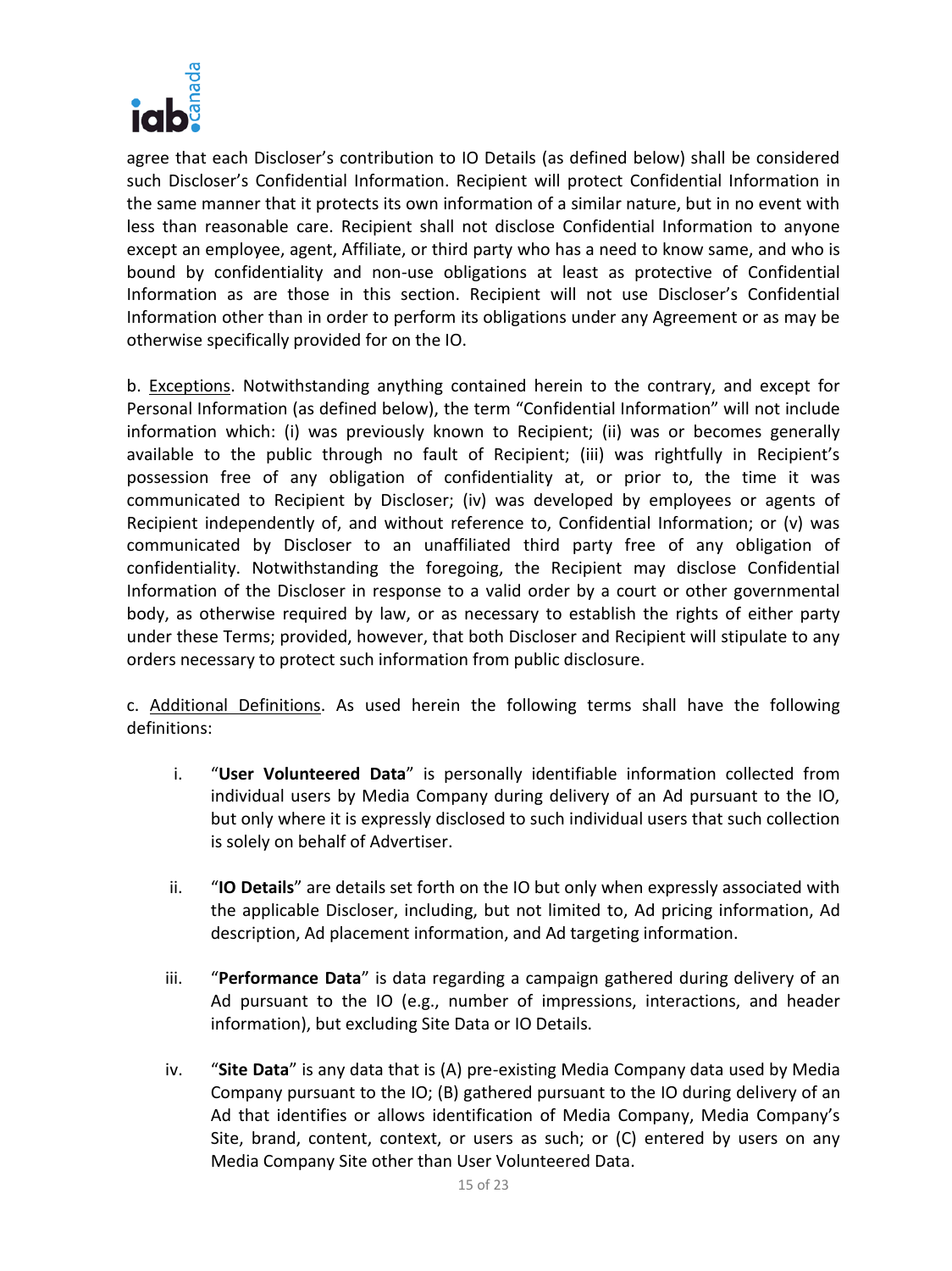

- v. "**Collected Data**" consists of IO Details, Performance Data, and Site Data.
- vi. "**Repurposing**" means retargeting a user or appending data to a non-public profile regarding a user for purposes other than performance of the IO.
- vii. "**Aggregated**" means a form in which data gathered under an IO is combined with data from numerous campaigns of numerous Advertisers and precludes identification, directly or indirectly, of an Advertiser.
- viii. "**Personal Information**" means information about an identifiable individual.

## d. Use of Collected Data.

- i. Unless otherwise authorized by Media Company in writing, Advertiser will not: (A) use Collected Data for Repurposing; provided, however, that Performance Data may be used for Repurposing so long as it is not joined with any IO Details or Site Data; (B) disclose IO Details of Media Company or Site Data to any Affiliate or Third Party except as set forth in Section XII(d)(iii).
- ii. Unless otherwise authorized by Agency or Advertiser, Media Company will not: (A) use or disclose IO Details of Advertiser, Performance Data, or a user's recorded view or click of an Ad, each of the foregoing on a non-Aggregated basis, for Repurposing or any purpose other than performing under the IO, compensating data providers in a way that precludes identification of the Advertiser, or internal reporting or internal analysis; or (B) use or disclose any User Volunteered Data in any manner other than in performing under the IO.
- iii. Advertiser, Agency, and Media Company (each a "**Transferring Party**") will require any Third Party or Affiliate used by the Transferring Party in performance of the IO on behalf of such Transferring Party to be bound by confidentiality and non-use obligations at least as restrictive as those on the Transferring Party, unless otherwise set forth in the IO.

e. User Volunteered Data. All User Volunteered Data is the property of Advertiser, is subject to the Advertiser's posted privacy policy, and is considered Confidential Information of Advertiser. Any other use of such information will be set forth on the IO and signed by both parties.

f. Privacy Policies. Agency, Advertiser, and Media Company will post on their respective Web sites their privacy policies and adhere to their privacy policies which will abide by applicable laws.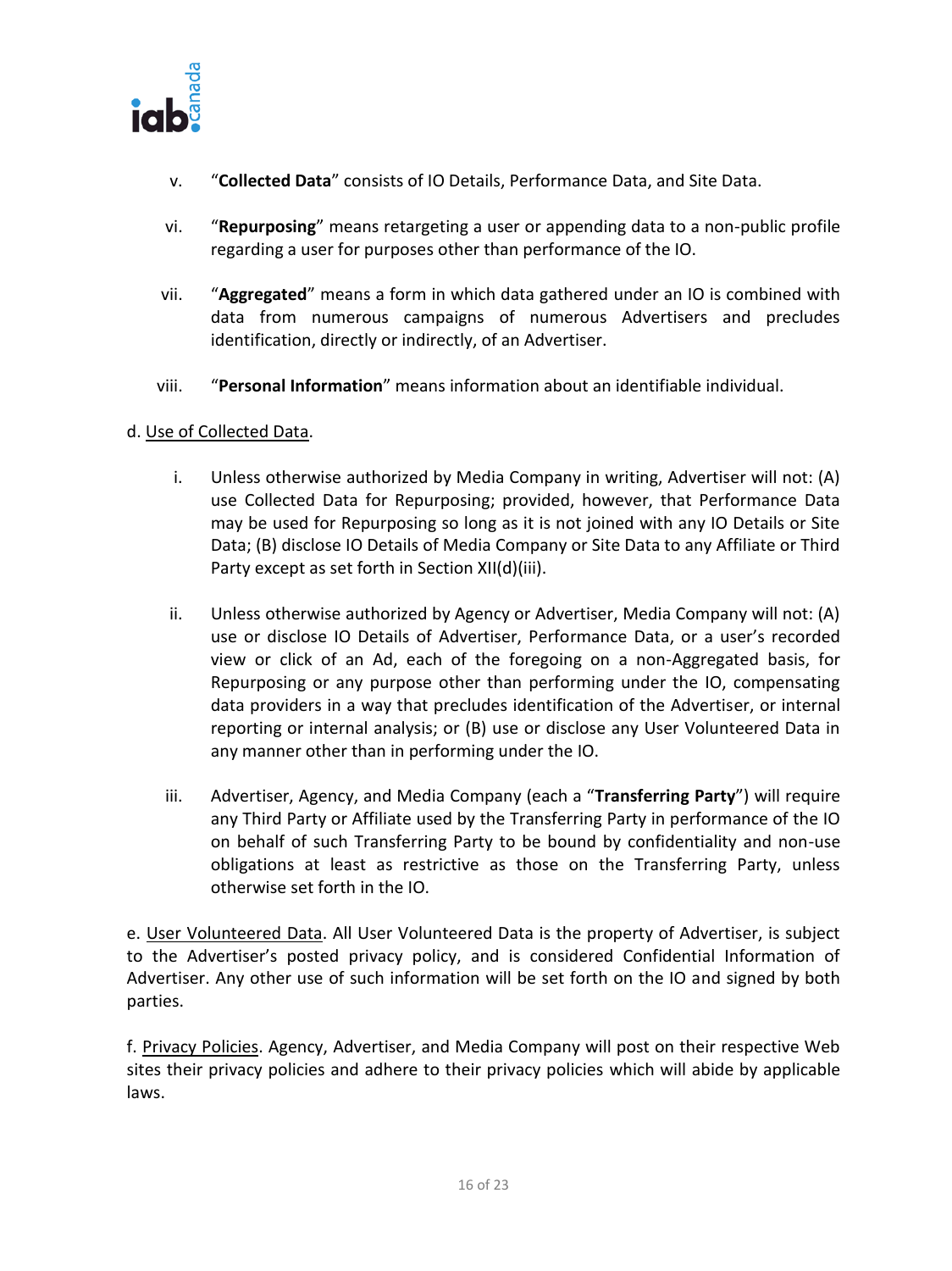

g. Compliance with Law. Agency, Advertiser, and Media Company will at all times comply with all federal, provincial, and local laws, ordinances, regulations, and codes which are applicable to their performance of their respective obligations under the IO.

h. Agency Use of Data. Agency will not: (i) use Collected Data unless Advertiser is permitted to use such Collected Data, nor (ii) use Collected Data in ways that Advertiser is not allowed to use such Collected Data. Notwithstanding the foregoing or anything to the contrary herein, the restrictions on Advertiser in Section XII(d)(i) shall not prohibit Agency from (A) using Collected Data on an Aggregated basis for internal media planning purposes only (but not for Repurposing), or (B) disclosing qualitative evaluations of Aggregated Collected Data to its clients and potential clients, and Media Companies on behalf of such clients or potential clients, for the purpose of media planning.

## **XIV. THIRD PARTY AD SERVING AND TRACKING (Applicable if Third Party Server Is Used)**

a. Media Company will track delivery through its own ad server and billing for campaigns will be based off of Media Company's ad server numbers unless the Media Company expressly agrees in writing to bill off of Agency's Third Party Ad Server numbers in the IO. Agency may also wish to track delivery through its proprietary or subcontracted Third Party Ad Server whose identity is set forth in the IO. Agency must disclose all Third Party Ad Servers being used by it for the campaign. Agency may not substitute the Third Party Ad Server specified in the IO without Media Company's consent. Agency and Media Company agree to give reciprocal access to relevant and non-proprietary statistics from both Media Company's ad server and Third Party Ad Server, as applicable, or if such is not available, provide daily reports for the first three (3) days of the IO and weekly placement-level activity reports to each other thereafter. If the access provided to Media Company is derived or not working, or if Agency fails to deliver the reports required above, Media Company may choose to bill off of its ad server or cancel the campaign with no penalty to Media Partner or its partners.

In the event that the Media Company's ad server measurements are higher than those produced by the Agency's Third Party Ad Server by more than 10% over the invoice period, Agency will facilitate a reconciliation effort between Media Company and Third Party Ad Server. If the discrepancy cannot be resolved by both parties and Agency has made a good faith effort to facilitate the reconciliation effort, the Advertiser's or Agency's Third Party Ad Server measurement will be used with a maximum adjustment of 10%. (NOTE: Discrepancies may be increased with the use of data verification companies; ensure this is understood by all parties upon drafting the IO.)

The 10% discrepancy is applicable to each individual line item in the IO. All tags should correspond back to the line items in the IO.

b. Where an Advertiser or Agency, as applicable, is utilizing a Third Party Ad Server and that Third Party Ad Server cannot serve the Ad, the Advertiser or Agency, as applicable, shall have a one-time right to temporarily suspend delivery under the IO for a period of up to 72 hours (the "**Ad Suspension Period**"). Upon written notification by Advertiser or Agency, as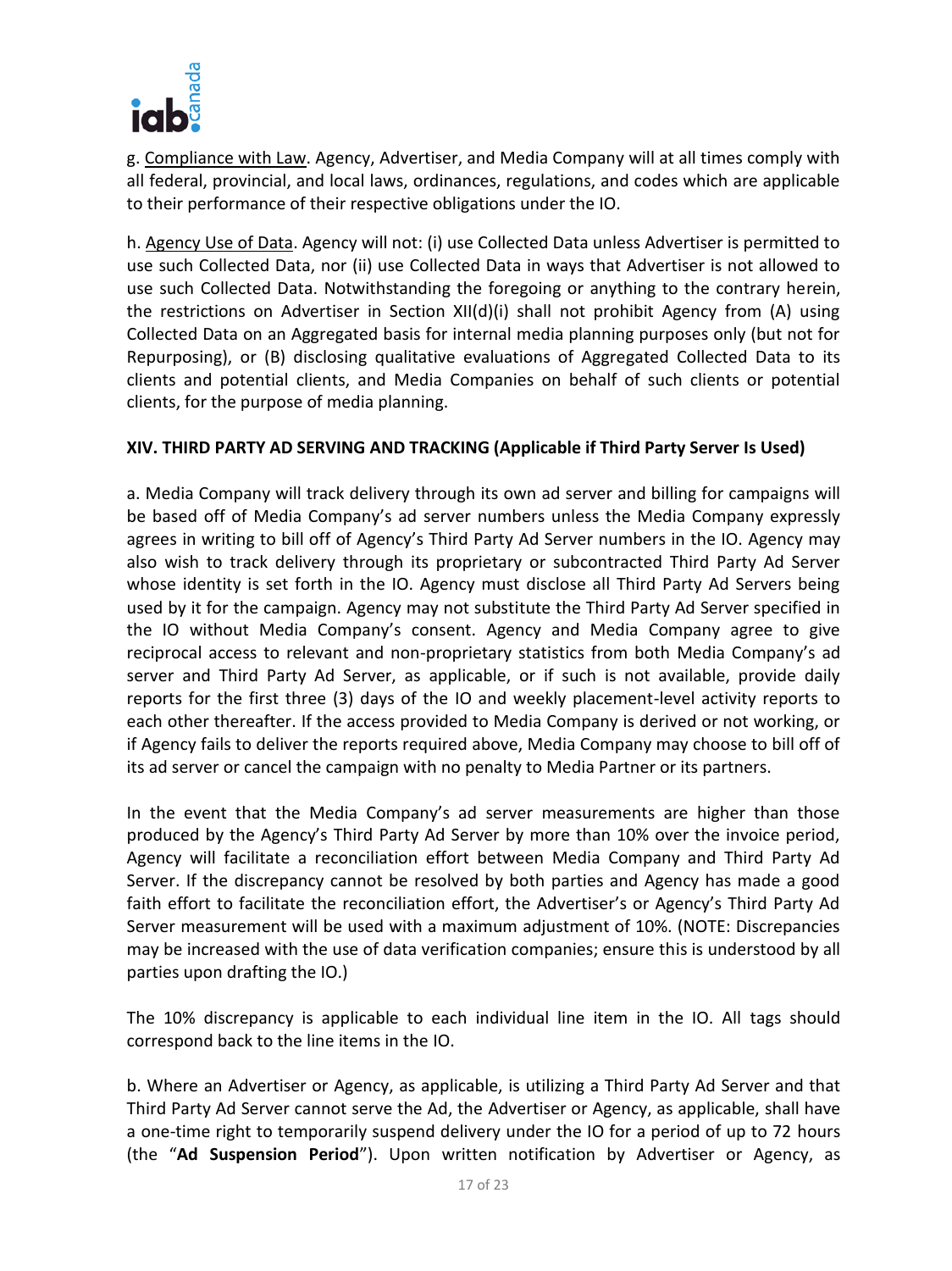

applicable, of a non-functioning Third Party Ad Server, the Media Company has 24 hours to suspend delivery and the Ad Suspension Period shall commence upon such Media Company's suspension of delivery.

Advertiser will not be held liable for payment for any Ad that runs within the Ad Suspension Period until the Media Company is notified that the Third Party Ad Server is able to serve Ads. In the event that the Ad Suspension Period passes and Advertiser or Agency, as applicable, has not provided written notification that Media Company can resume delivery under the IO, Advertiser will pay for the Ads that would have run or are run after the Ad Suspension Period but for the suspension and can elect Media Company to serve Ads until Third Party Ad Server is able to serve Ads. If Advertiser or Agency, as applicable, does not so elect for Media Company to serve the Ads until Third Party Ad Server is able to serve Ads, Media Company may utilize the inventory that would have been otherwise used for Media Company's own advertisements or advertisements provided by a third party. Upon notification that the Third Party Ad Server is functioning, Media Company will have 72 hours to resume delivery. Any delay in the resumption of delivery beyond such 72 hour period, without reasonable explanation, will result in Media Company owing a makegood to Advertiser or Agency, as applicable.

c. Ad Server Reporting Access. If Media Company has agreed in writing to bill off Third Party Ad Server numbers, the Advertiser or Agency, as applicable, must deliver a login to the Third Party Ad Server within one (1) day after campaign launch so that the Media Company may track their delivery. Advertiser or Agency, as applicable, must also set-up automatic daily reports to of delivery to a specified email address at the Media Company to monitor delivery. If Media Company does not receive a working login prior to campaign start or by the second day of the campaign, and attempts to notify the Advertiser or Agency, as applicable, fail to produce a login, the Media Company can slow down, pause, or decide to not go live with the campaign without penalty until a login is provided by the Advertiser or Agency, as applicable, or the Third Party Ad Server. The Advertiser or Agency, as applicable, has the responsibility to provide access to Third Party Ad Server measurements to Media Company in a timely fashion if invoices in connection with the IO are to be based on such measurements. Daily reporting to the Media Company should be automated, with a report sent to an identified Media Company lead, alongside providing the Third Party Ad Server login for manual checking.

## **XV. MISCELLANEOUS**

a. Necessary Rights. Media Company represents and warrants that Media Company has all necessary permits, licenses, and clearances to sell the inventory represented in the IO subject to these Terms, including any applicable Policies. Advertiser represents and warrants that Advertiser has all necessary licenses and clearances to use the content contained in their Ads and Advertising Materials as specified in the applicable IO and subject to these Terms, including any Policies.

b. Assigning Rights. Neither Agency nor Advertiser may resell, assign or transfer any of its rights or obligations hereunder, and any attempt to resell, assign or transfer such rights or obligations without Media Company's prior written approval will be null and void. All terms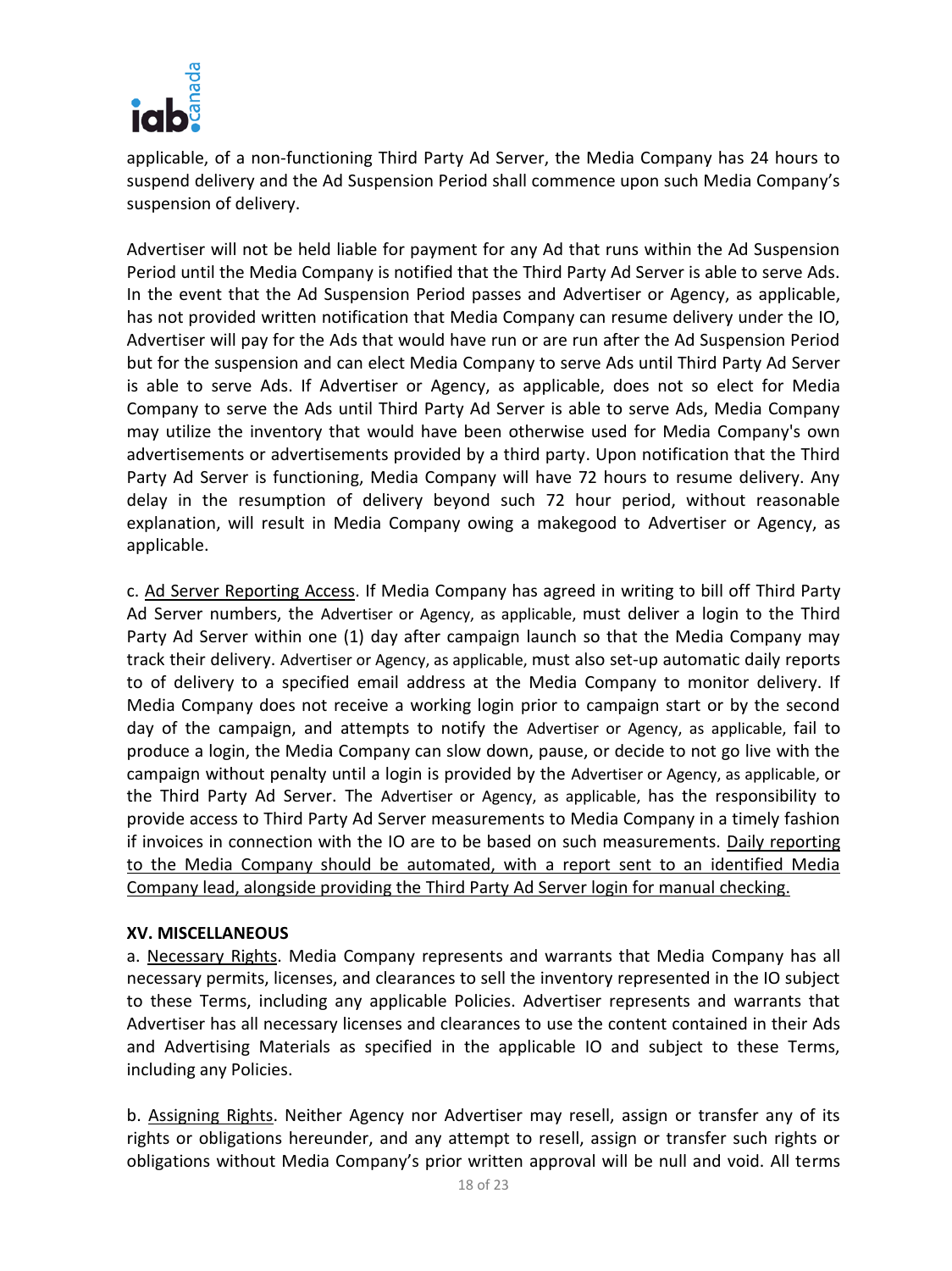

and provisions of these Terms and each IO will be binding upon and inure to the benefit of the parties hereto and their respective permitted transferees, successors and assigns.

c. Entire Agreement. These Terms and the related IOs constitute the entire agreement of the parties with respect to the subject matter and supersede all previous communications, representations, understandings, and agreements, either oral or written, between the parties with respect to the subject matter of the IO. The IO may be executed in counterparts, each of which shall be an original and all of which together shall constitute one and the same document.

d. Conflicts; Governing Law; Amendment. In the event of any inconsistency between the terms of an IO and these Terms, the terms of the IO shall prevail. All IOs shall be governed by the laws of the province of [ ] and the federal laws of Canada applicable therein. Media Company, Advertiser and Agency (on behalf of itself and not Advertiser) agree that any claims, legal proceeding or litigation arising in connection with the IO (including these Terms) will be brought solely in the courts in the Province of  $\lceil \cdot \cdot \cdot \rceil$ , and the parties consent to the jurisdiction of such courts. No modification of these Terms or any IO shall be binding unless in writing and signed by both parties. If any provision herein is held to be unenforceable, the remaining provisions shall remain in full force and effect. All rights and remedies hereunder are cumulative.

e. Notice. Any notice required to be delivered hereunder shall be delivered three (3) business days after deposit in Canada Post, return receipt requested; one (1) business day if sent by overnight courier service, and immediately if sent electronically or by fax provided a copy of such transmission is forwarded by overnight courier service. All notices to Media Company and Advertiser or Agency, as applicable, shall be sent to the address and to the attention of the contact, each as specified in the applicable IO with a copy to the Legal Department.

f. Survival. Sections IV, VII, XI, XII, XIII, and XV shall survive termination or expiration of these Terms and Section V shall survive for 30 days after the termination or expiration of these Terms. In addition, upon termination each party shall return or destroy the other party's Confidential Information and remove Advertising Materials and Ad tags.

g. Headings. Section or paragraph headings used in these Terms are for reference purposes only, and should not be used in the interpretation hereof.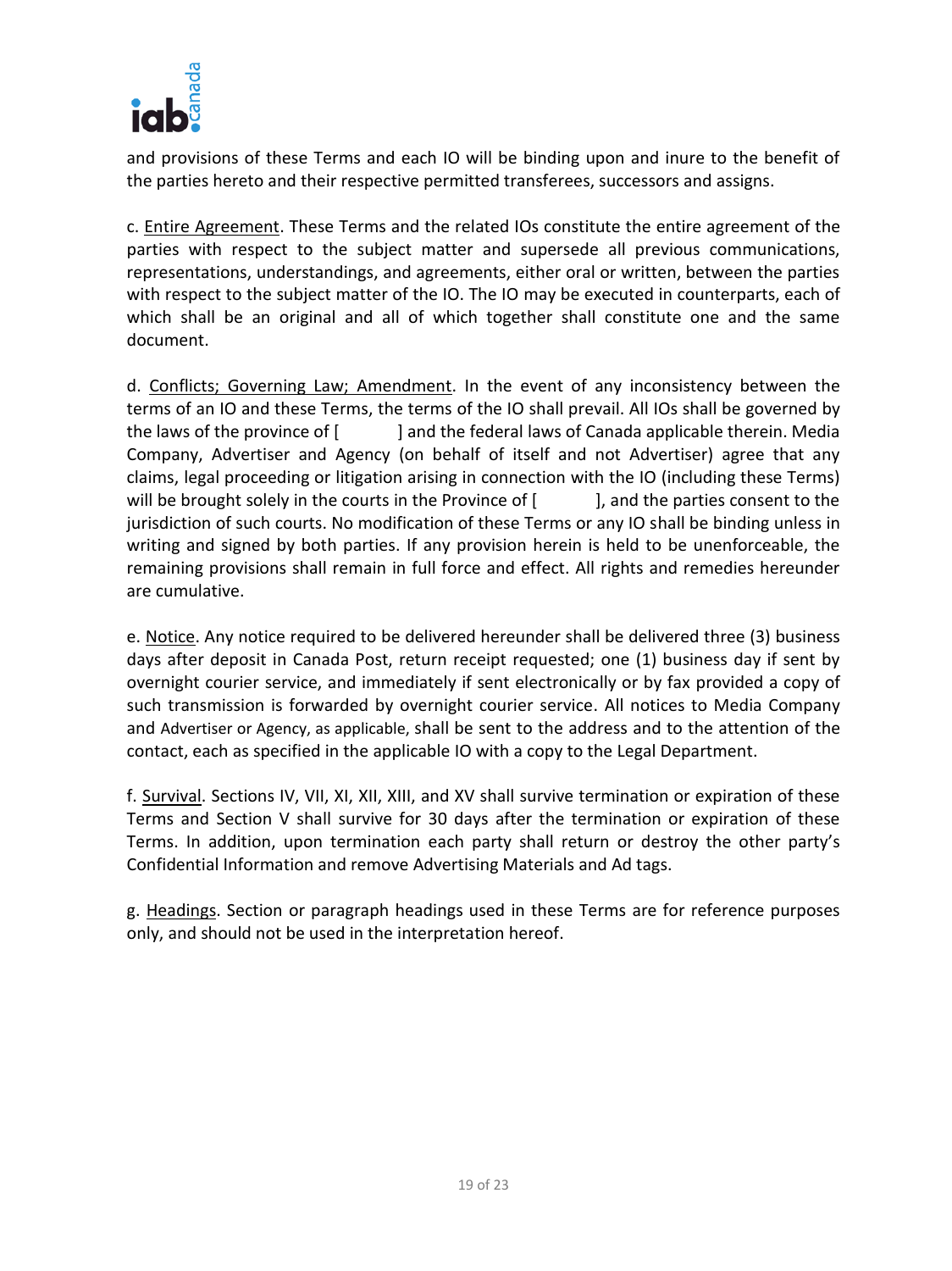

## **Appendix A: LATE CREATIVE POLICY**

## **DEFINITION: Ad Material Due Dates**

The IAB Canada Late Creative Policy requires that final, Advertiser-approved, fully-functional Online Ad Materials (in accordance with individual Media Company specifications (which may be IAB Canada Standard Banner or Rich Media, Rising Stars, Video units or otherwise) be delivered as follows:

- Final, Advertiser-approved, fully-functional ad creative for Standard Banner ad units (see [www.iabcanada.com](http://www.iabcanada.com/) for definition/file size restrictions) is due 3 business days prior to the start of the ad campaign as set out in the original Insertion Order (IO).
- Final, Advertiser-approved, fully-functional ad creative for Rich Media, Rising Stars, and Video ad units (see [www.iabcanada.com](http://www.iabcanada.com/) for definition/file size restrictions), is due 5 business days prior to the start of the ad campaign as set out in the original Insertion Order (IO).
- Media Company will utilize this 3 or 5 day period to 1) check for Specifications/Policy compliance, and 2) Testing/Scheduling.
- Media Company will use commercially reasonable efforts to notify Agency of non-compliance with Specifications/Policy within 1 business day of its receipt of Advertising Materials, and will notify the Agency of any changes required as a result of Testing, within 2 business days for Standard Banner creative and 3 business days for Rich Media, Rising Stars, and Video.
- For clarity, the protocol for the 3 or 5 business day deadline period is as follows:
	- Day 1: Media Company shall run a "Specifications"\* check and notify Agency of any material issues, within 24 hours upon receipt of Advertising Materials.
	- Days 2-3 or 2-5: Upon confirmation that basic specifications are correct, Media Company will begin "Full Implementation"\* check of Advertising materials.
	- If Advertising materials are found by Media Company to have implementation issues that originated with the Agency, the Advertising materials will then be considered "not final" and the 2 or 4 business day allowance to launch period will begin again upon re-submission of fully-functional Advertising Materials.
	- It is understood that Media Company will make every effort (but without guarantee), to work together with Agency to rectify issues with Advertising Materials within the respective 3 or 5 business day deadline period so that Advertising Materials will start as per IO.

**\* "Specifications" check** includes but is not limited to: inclusion of close button; file dimension and weight check; animation (timing or looping) check.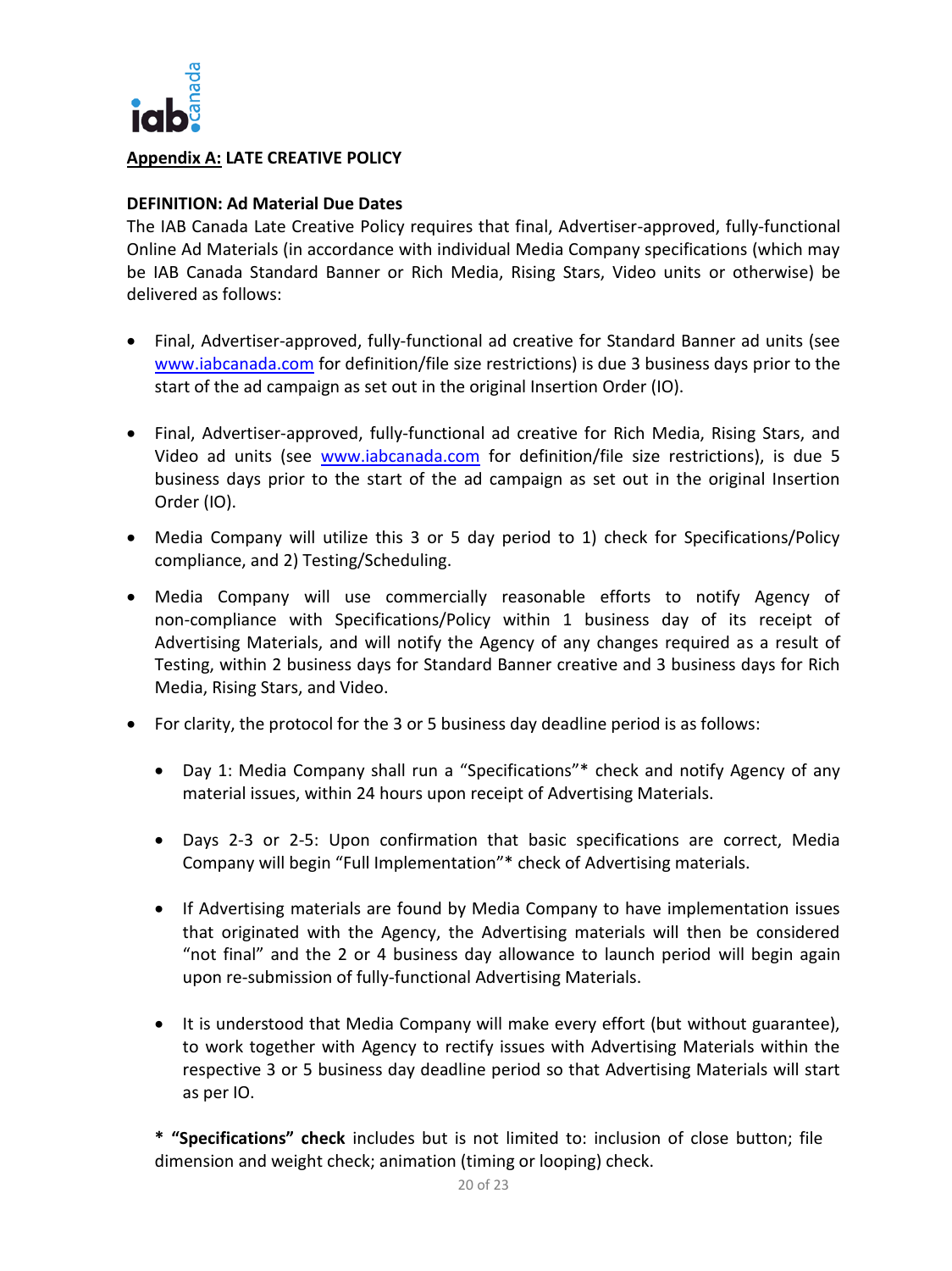

**\*\* "Full Implementation" check** includes but is not limited to: clickthrough and reporting check; Z-index/Wmode check; JavaScript conflict check; ad server conflict check.

 **NOTE: If an Advertiser or Agency is using a Third Party Ad Server or Rich Media, Rising Stars, or Video vendor external to the agency/agency ad server to deliver and track their Online ad campaign, it is recommended that final, Advertiser-approved, fully-functional creative of all types be delivered to the external Third Party Ad Serving/vendor company at least 10 business days prior to the start of the campaign as set out in the original campaign Insertion Order (IO), to allow for any additional external ad server/vendor testing and tagging.** 

## **RESPONSIBILITY:**

If final, Advertiser-approved, fully-functional Advertising Material is not received by the Online Media Company according to the due dates above, the creative will be considered LATE, and the following will apply:

- Although the Advertiser still "owns" the ad impressions, space and time period that the original Online ad was slated to run (i.e. Online Media Companies cannot re-sell this space while the Advertiser seeks to remedy the late creative), unless the Advertiser or their Agency has supplied a "STAND-IN GIF or JPG AD" (see below), to run in place of the late creative, Media Companies have the right to run a "STAND-IN PSA AD" in place of the late creative.
- The Advertiser and their Agency has effectively "lost" all ad impressions which run (regardless of whether they run as a "STAND-IN GIF or JPG AD" or a "STAND-IN PSA AD"), while the Advertiser's intended creative remains outstanding.
- The Advertiser and their Agency will be billed for all impressions purchased pursuant to the original Insertion Order, regardless of whether these impressions featured the intended creative, a "STAND-IN GIF or JPG AD" or a "STAND-IN PSA AD".
- Media Companies do not "owe" Advertisers and their Agency any impressions which run featuring a "STAND-IN GIF or JPG AD" or a "STAND-IN PSA AD".
- If Additional impressions are required to meet Advertiser/Agency goals, additional space and impressions must be booked and purchased in addition to the original IO (assuming the inventory is available).

**DETAILED OPTIONS FOR FILLING LATE CREATIVE SPACE/IMPRESSIONS**: If final, Advertiser-approved, fully-functional Advertising Materials, are not received by the Online Media Company according to the due dates above, the Advertiser and their Agency are still responsible for the media purchased, pursuant to IO, or up to the point where campaign has been cancelled (VI. CANCELLATION AND TERMINATION to be applied).

In order to make sure that the booked ad space is filled while the Advertiser and their Agency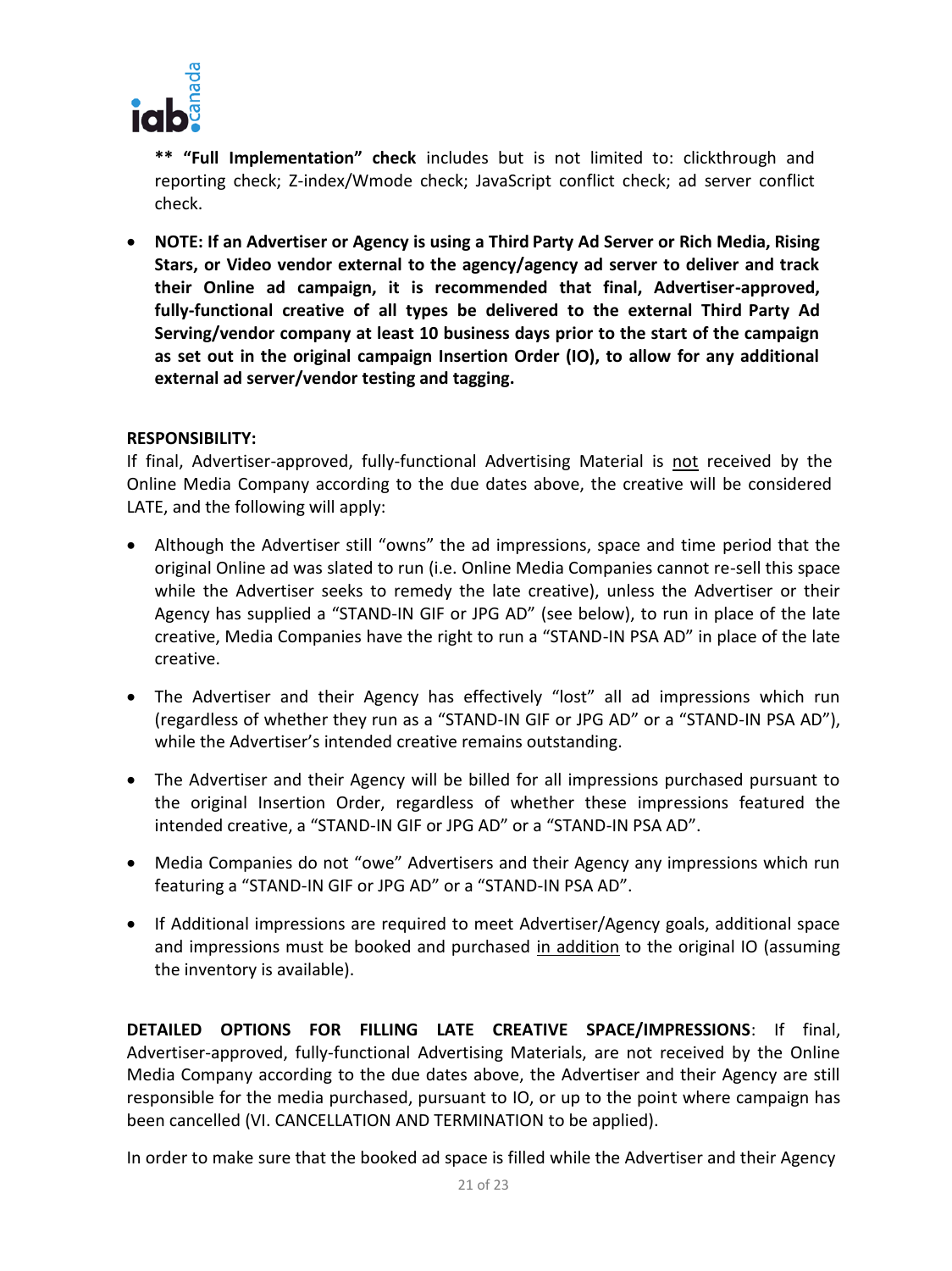

attempts to remedy the late creative situation, the Online Media Company may elect to enforce one of the following provisions:

# **1. "STAND-IN GIF OR JPG AD" Replacement**

- A GIF or JPG version of the Advertisers" intended creative (or other designated creative meeting the Online Media Company's technical and content specifications), may be provided by the Advertiser and their Agency to the Online Media Company – either by the Advertising Material deadline date (recommended) --or after --in order to fill any late creative space.
- This GIF or JPG will be considered a "STAND-IN GIF or JPG AD", and will run until the final, fully-functional intended creative can be delivered.
- The Online Media Company will use the "STAND-IN GIF or JPG AD" as the approved creative/Advertising Materials in all designated placements as outlined in the IO.
- Upon receipt of the final, Advertiser-approved and fully-functional creative/advertising materials, the Online Media Company will replace the "STAND-IN GIF or JPG AD" with the intended creative/Ad Materials within a requisite 3 or 5 business days after receipt. If the intended creative/Ad Materials are delivered prior to the campaign start, the Online Media Company will make every effort, but without guarantee, to replace the "STAND-IN GIF or JPG AD" with the intended creative/Ad Materials in time for the campaign start.

## **2. "STAND-IN PUBLIC SERVICE ANNOUNCEMENT (PSA) AD" Replacement**

- An IAB Canada-approved PSA (meeting the Media Company's technical and content requirements), may be substituted by the Online Media Company if no "STAND-IN GIF or JPG AD" creative is provided by the Advertiser and their Agency before the Ad Material deadline date.
- This PSA will be considered "STAND-IN PSA AD" creative, and will run until final creative/Ad Materials can be put live.
- The Online Media Company will use the "STAND-IN PSA AD" as the approved creative/Advertising Materials in all designated placements as outlined in the IO.
- Upon receipt of the fully-functional creative/Advertising Materials", the Online Media Company will replace the "STAND-IN PSA AD" with the intended creative within the requisite 3 or 5 business days. If the intended creative is delivered prior to the campaign start, the Online Media Company will make every effort, but without guarantee, to replace the "STAND-IN PSA AD" with the Intended creative/Ad Materials in time for the campaign start.
- PSA ads are to be chosen and set-up, pre-campaign launch, based on the Client's charity preference(s). PSAs may be arranged by the Client and/or Agency and/or Publisher.